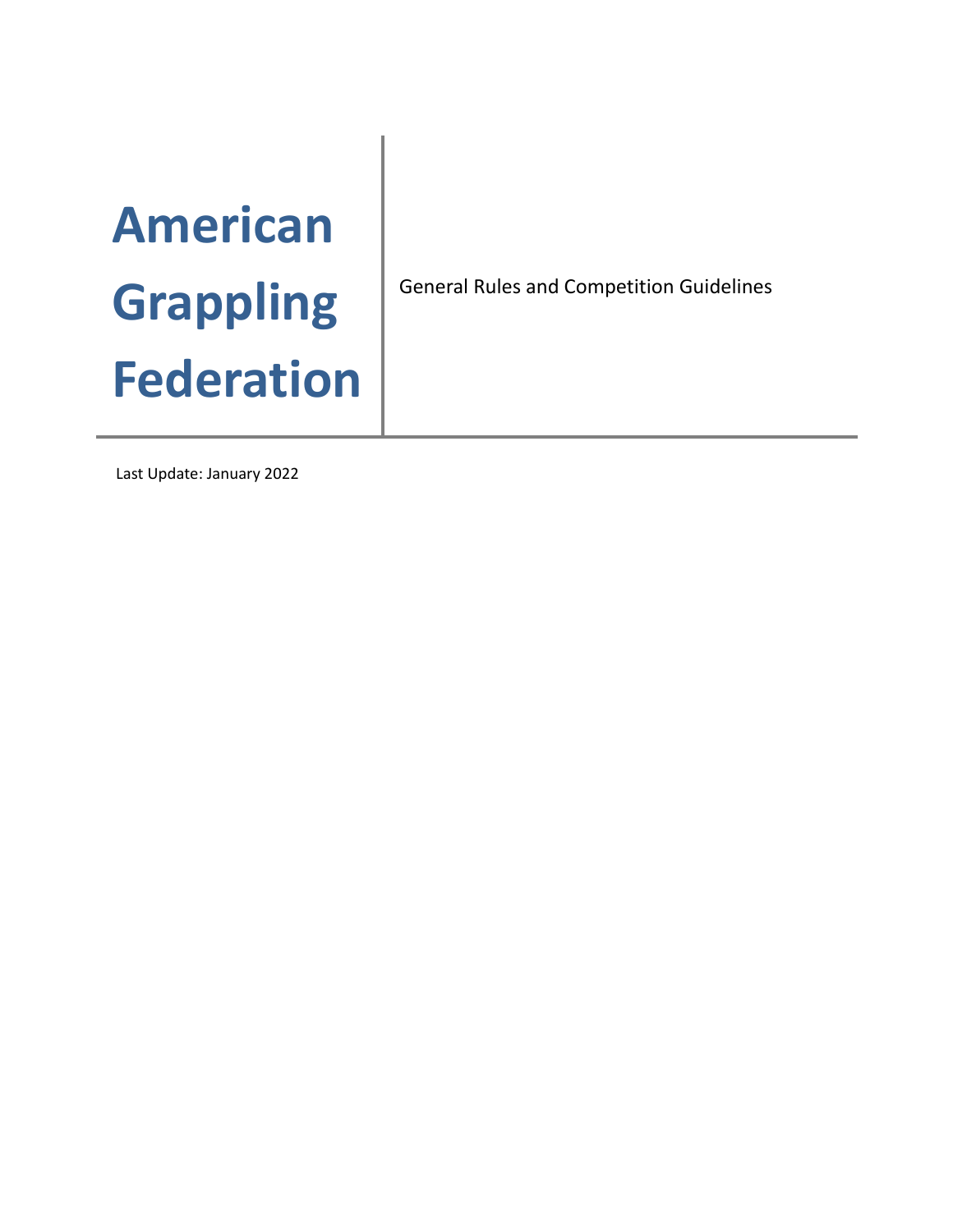### Table of Contents

#### **Page 3 – Tournament Brackets**

- Bracketing
- Bonus Divisions
- Two Match Minimums

#### **Page 6 – Divisions**

- Ranks
- Gi and No Gi Weight Divisions
- Challenger Divisions

#### **Page 12 – Match Durations**

- Gi Divisions
- No Gi Divisions
- Challenger Divisions

#### **Page 13 – Scoring**

- Points Gi and No Gi
- Advantages
- Additional Kids Division Rules
- Submission
- Referee Stoppage

#### **Page 17 – Coaches Video Challenge**

#### **Page 18 – Disqualification**

#### **Page 21 – Penalties and Warnings**

#### **Page 22 – Hygiene and Uniform Guidelines**

- Hygiene Guidelines
- Uniform Guidelines

#### **Page 24 – Allowed Techniques**

- Gi Allowed Techniques
- No Gi Allowed Techniques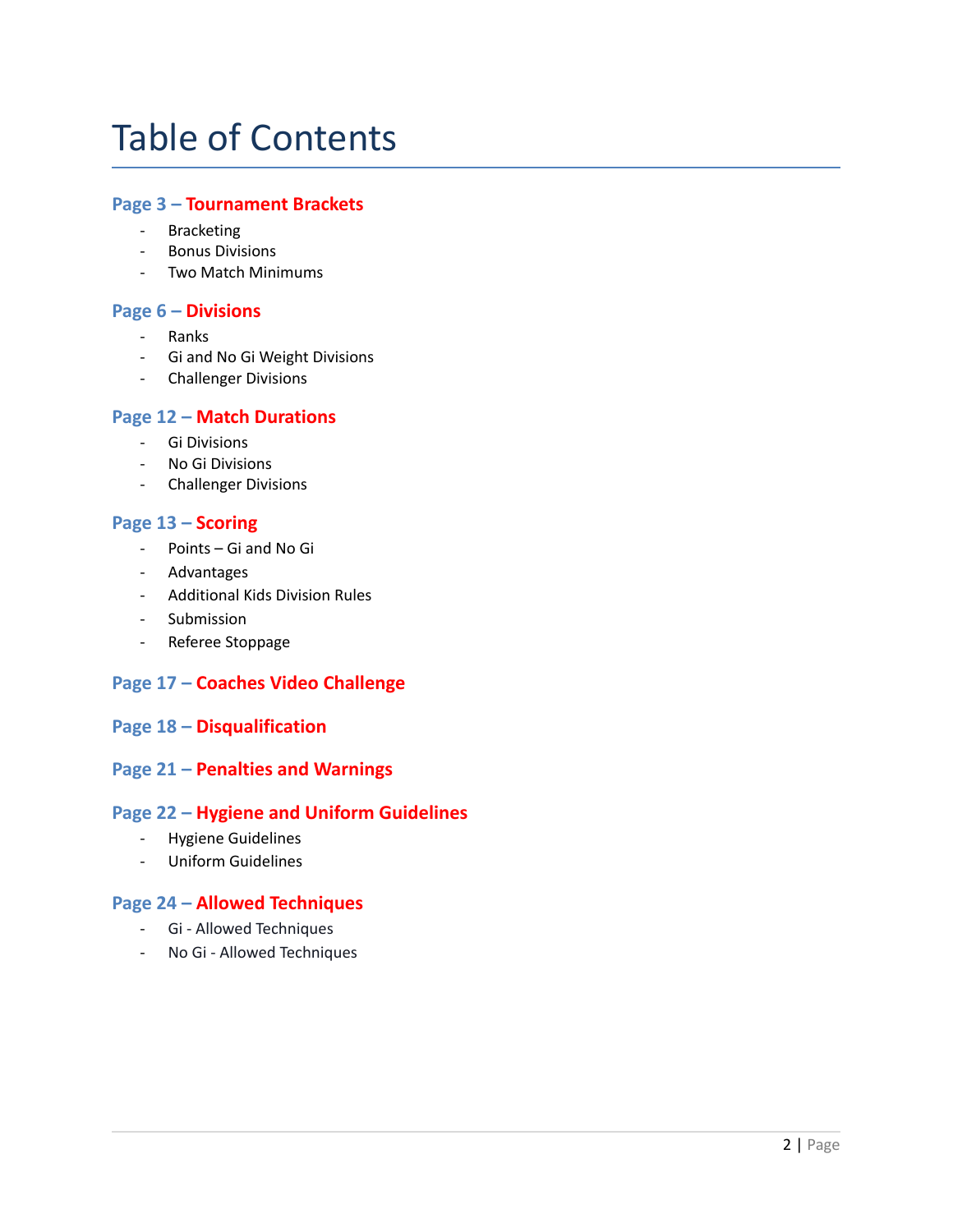### Tournament Brackets

The American Grappling Federation follows a modified single elimination tournament format. Depending on the number of competitors participating in a division, it is possible that a single loss could eliminate a competitor's opportunity to compete further in their division. Divisions that have 4 or more competitors will be single elimination until the semi-finals. Competitors that lose their semi-final match will have an opportunity to compete for third place.

#### **Bracketing**

When bracketing, it sometimes becomes necessary to collapse divisions. When doing so, the safety and fairness of the competitors is paramount. The general rule of thumb when collapsing is one of the following:

- Mix genders
	- o Tiny Kids, Little Kids, Kids, Pre Teen will be merged automatically
	- o Juniors and Teens will be moved only upon parent or coach request
- Move in Age
	- o Tiny Kids, Little Kids, Kids, Pre Teen will be moved up one age group
	- o Teen may be moved up to Juvenile
	- o Juveniles may be moved up to Adult
	- o Masters, Seniors, and executives may be moved **down** multiple age groups.
- Move up in Weight (10 lbs or less)
- Move up in Belt Rank (only 1 rank, 4-15 years old only)

Aside from collapsing the genders, it is uncommon to do more than one of the two options listed above. There are exceptions to this rule.

#### *Example:*

A 9-year-old boy that weighs 64 lbs can be moved to the 10-12 year old division against a 10-year-old girl that weighs 67 lbs.

A 16 year old boy may be moved into the Adult division.

A 15 year old Orange belt may be moved into the Blue belt Juvenile division.

#### **Bonus Divisions**

When bracketing, there are some competitors that cannot be fairly matched in a division. In these cases, it is necessary for a competitor that is closest in age/weight/rank to be given a bonus division. These bonus divisions are always more challenging for the competitor being added to the division. However, they do follow the general bracketing rule of thumb mentioned previously in this section.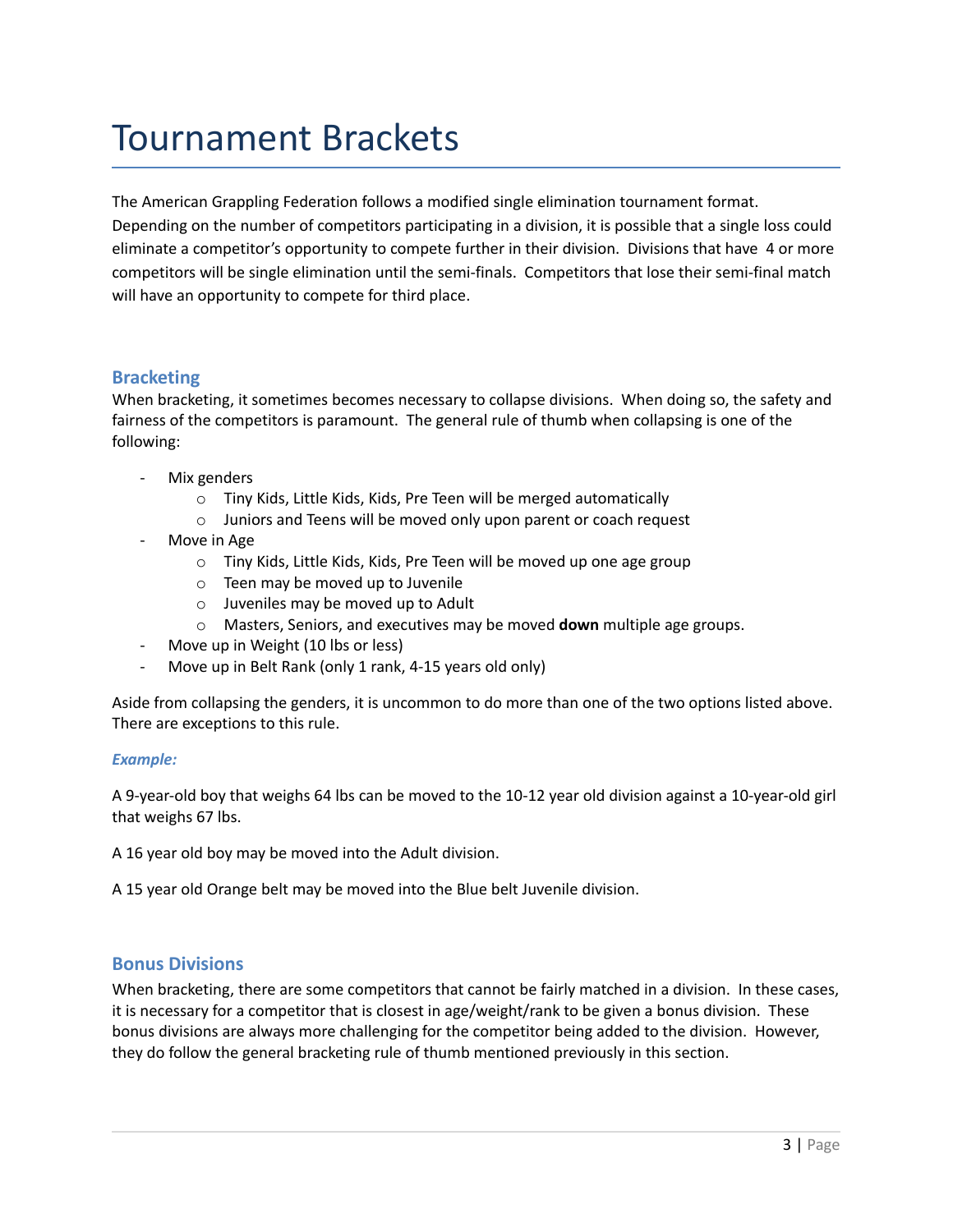Bonus divisions are purely optional and are free. If you (or your child) has been added to an additional division, and do not wish to participate, please contact the tournament director prior to the tournament so that a suitable replacement can be arranged.

Competitors in a bonus division will have a [2] next to their name in the Brackets. Because this is a more challenging division, it is suggested that the competitor compete in their original division first.

#### **Two Match Minimums**

All kids' divisions (4-15 years old) are eligible for a bonus match at the conclusion of their division. This rule was to allow kids more experience competing, and parents more value for their registration fees. Depending on the number of competitors in a division, the second match may be considered a Consolation Match. Consolation matches do not alter medal placement or receive medals. We do everything in our power to ensure your child receives a consolation match. However, there are some situations that may arise that are completely out of our control that prevent us from providing these matches. If your child does not receive a consolation match, please reach out to the tournament organizer or Pit Manager as quickly as possible at the event. They should be able to either resolve the issue, or give a possible explanation as to why it was not available.

#### **Exceptions:**

Due to the age and skill disparities for kids, Challenger divisions do not have Consolation Matches. This is for safety reasons. Certain events, such as our Nationals and Worlds do not have consolation matches for kids divisions. These events are higher prestige events that run on a limited number of mats. This causes time constraints which do not allow for consolation matches to be run.

#### *Examples:*

Two-person division – The first match counts towards team points and medal placement. After sufficient rest is provided, the second match is a consolation match. This is **not** a best out of three format.

Three-person division – Depending on who wins the second match, it's possible that a consolation match is not necessary. However, if one is needed, the consolation match is run after the first-place match is concluded.

Four-person division – All competitors start in the semi-final positions. No consolation matches will be necessary as all four competitors will have two matches each.

Five+ person division - Once you start having 5 or more competitors in the division, you start having specific bracket positions that are awarded first round byes. Competitors that do not have immediate placement into the semi-final positions (final 4 seeds in the bracket), and lose their first match, will be given a consolation match. These matches, typically, will be run at the conclusion of the first-place match.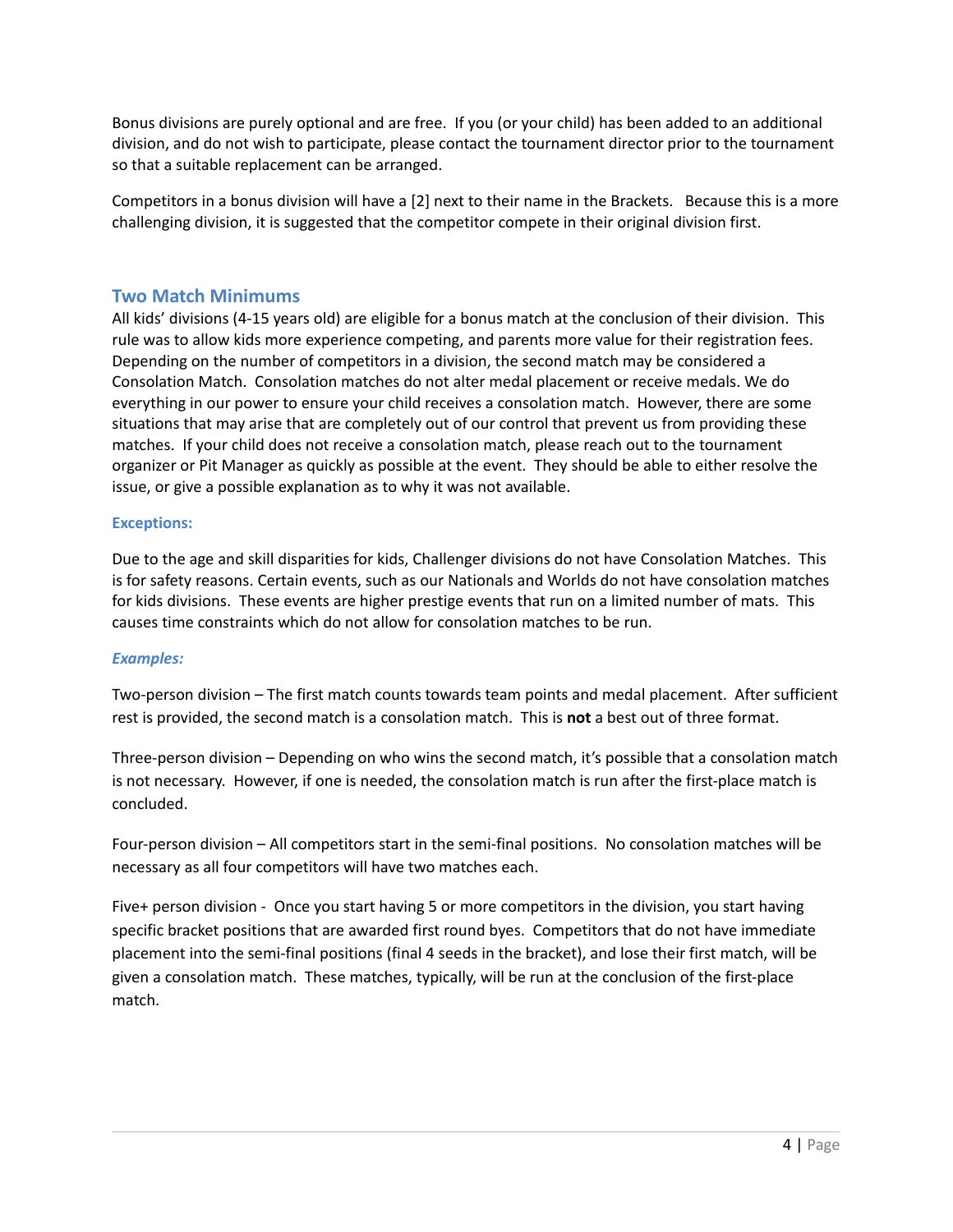### Divisions

No matter what your weight, age or , the American Grappling Federation has you covered! With well over 1,800 possible weight, age and rank combinations, we are certain we can find a division for you.

When creating divisions, it is common to mix the genders for the Kids divisions to ensure matches. Genders will not be mixed in the Teen, Juvenile, Adult, Masters, Seniors, or Executives divisions.

#### **Age Groups**

Our age groups are broken down into Kids, Juveniles, Adults, Masters, Seniors, and Executives. When selecting your proper age category, you should use the one that properly reflects your age on the date of the tournament.

Kids (4-15 years old and split into 2-year age groups)

- Tiny Kids (4-5 years old)
- Little Kids (6-7 years old)
- Kids (8-9 years old)
- Pre Teen (10-11 years old)
- Juniors (12-13 years old)
- Teen (14-15 years old)

Juvenile (16-17 years old)

Adult (18+ years old)

Masters (30+ years old)

Seniors (40+ years old)

Executives (50 years old and above)

Teens may compete in Juvenile divisions.

Juveniles may compete in Adult divisions.

Masters, Seniors, and Executive competitors are allowed to compete down in age if they wish.

#### *Examples:*

A 37 year old competitor can compete in either the Adult or Master division.

A 27 year old competitor can only compete in the Adult division.

A 14 year old may compete in the Juvenile division.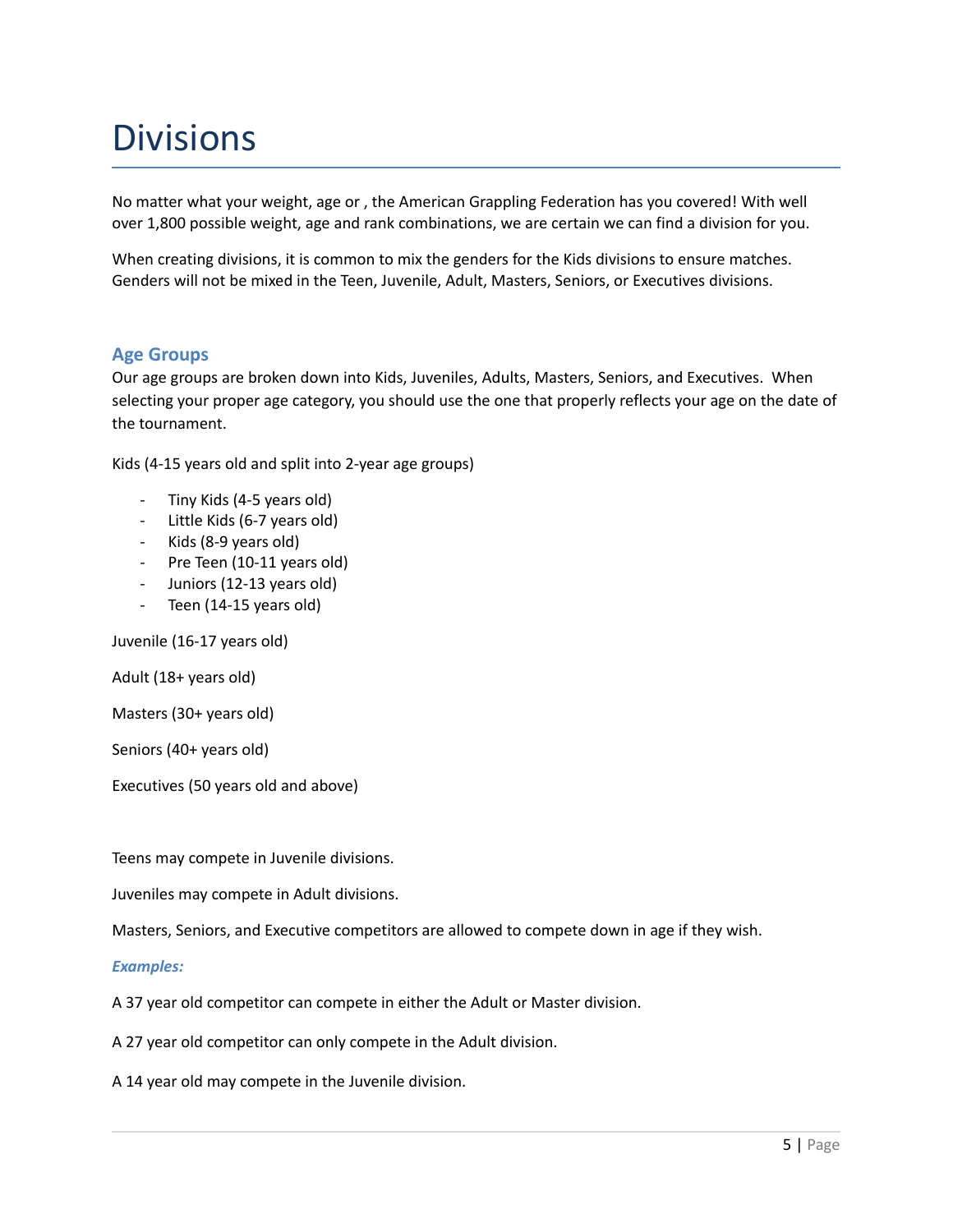#### **Experience Levels**

#### *Gi and NoGi*

- **- Kids**
	- o White No Submissions [Ages 4-7 only]
	- o White
	- o Grey
		- Grey/White stripe
		- Solid Grey
		- Grey/Black stripe
	- o Yellow
		- Yellow /White stripe
		- Solid Yellow
		- Yellow /Black stripe
	- o Orange
		- Orange /White stripe
		- Solid Orange
		- Orange /Black stripe
	- o Green
		- Green /White stripe
		- Solid Green
		- Green /Black stripe

#### **- Juvenile, Adults, Masters, Seniors, and Executives**

- o White
- o Blue
- o Purple
- o Brown
- o Black

You must register for the division you currently hold Brazilian Jiu Jitsu rank in. The only exceptions are as follows:

- Judo Black Belts must register as Blue Belts if they hold no rank in Brazilian JiuJitsu
- Competitors who wrestled at the College/University level in the USA or with a professional career in MMA cannot compete as a white belt. Wrestlers outside the United States with experience in National and World tournaments are also required to compete at a higher rank.
- Orange Belts can enter Juvenile and Adult Blue Belt divisions
- Green Belts can enter Juvenile and Adult, Blue and Purple Belt divisions

#### *Example:*

If you are a Blue belt in Brazilian Jiu Jitsu, you can only compete in the Blue belt division. You cannot register as a Purple belt.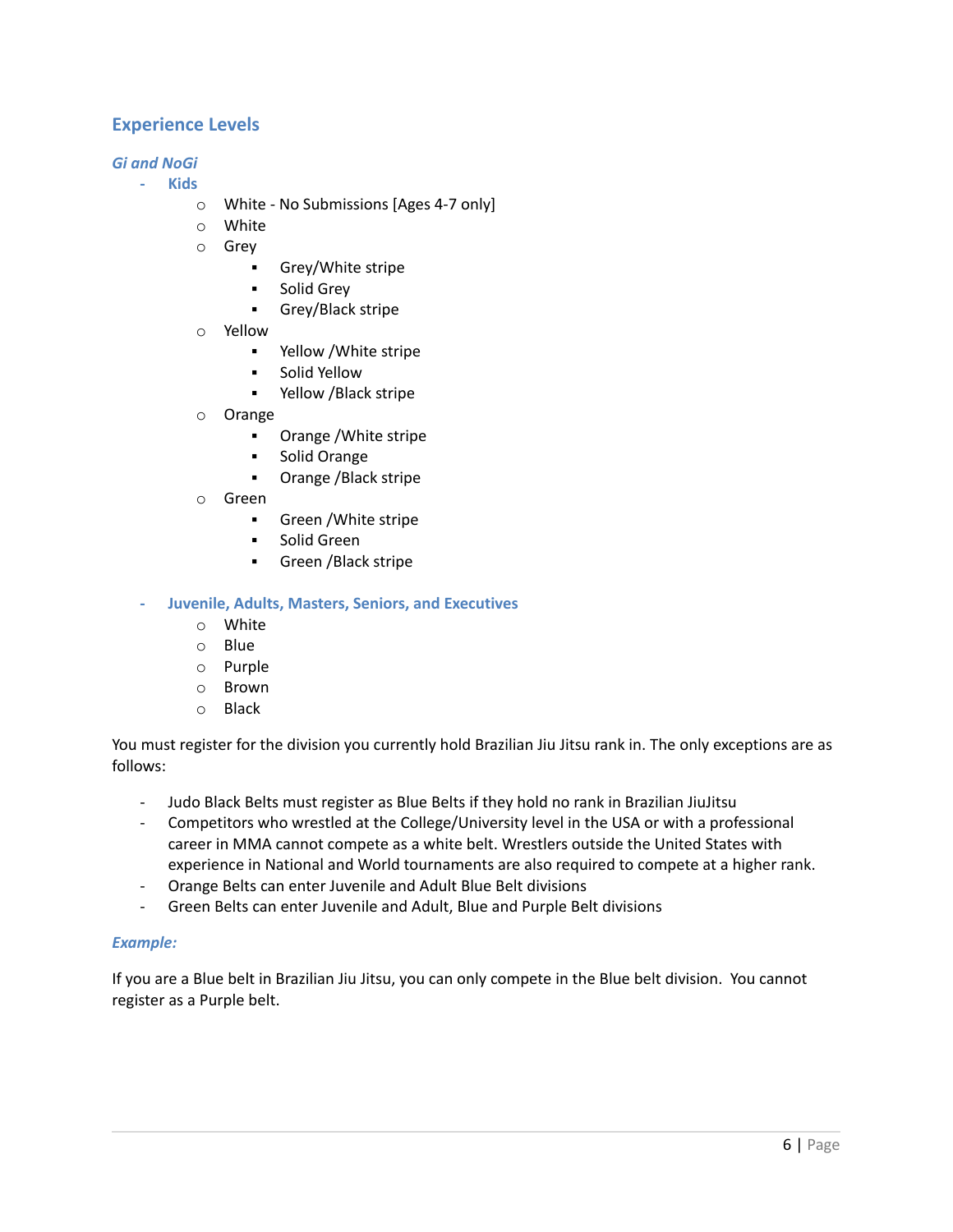#### **Gi and No Gi Weight Divisions**

We realize that not all scales are calibrated the same. So, to help avoid any scale related issues, we allow a 1 lb (0.5 kg) allowance for all competitors. It is advised that if you or your child is close to the maximum weight limit, that you register at a higher weight class to avoid disqualification.

All weigh ins are conducted **WITHOUT** the gi.

Kids weight classes are separated by 10 lbs (4.5 kgs). Juvenile, Adult, Masters, and Seniors weight classes are separated by 15 lbs (6.8 kgs).

| <b>Kids</b>       |                |
|-------------------|----------------|
| Weight            | LBS / KGS      |
| Light Rooster     | 45 / 20.5      |
| Rooster           | 55 / 25.0      |
| Light Feather     | 65 / 29.5      |
| Feather           | 75 / 34.0      |
| Light             | 85 / 38.5      |
| Middle            | 95 / 43.0      |
| Medium Heavy      | 105 / 47.5     |
| Heavy             | 115 / 52.0     |
| Super Heavy       | 125 / 56.5     |
| Ultra Heavy       | 145 / 65.5     |
| Super Ultra Heavy | $146 + 65.6 +$ |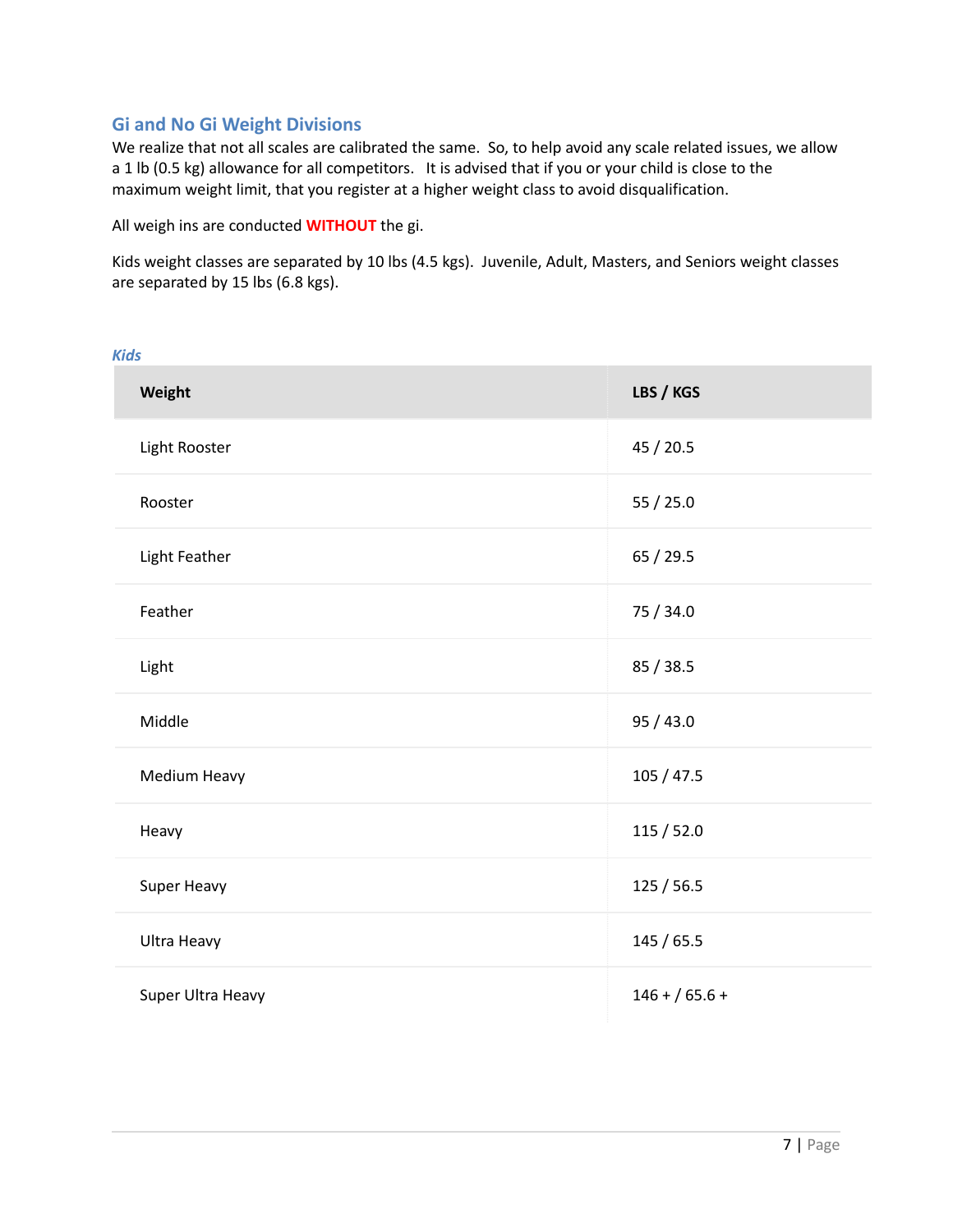| Weight        | LBS / KGS              |
|---------------|------------------------|
| Light Rooster | 115 / 52.3             |
| Rooster       | 130 / 59.1             |
| Light Feather | 145 / 65.9             |
| Feather       | 160 / 72.7             |
| Light         | 175 / 79.5             |
| Middle        | 190 / 86.3             |
| Medium Heavy  | 205 / 93.1             |
| Heavy         | 220 / 99.9             |
| Super Heavy   | 235 / 106.7            |
| Ultra Heavy   | $236 + 106.8 +$        |
| Challenger I  | Up to 175 / Up to 79.5 |
| Challenger II | Any Weight             |

#### *Juveniles, Adults, Masters, Seniors, and Executives (Male)*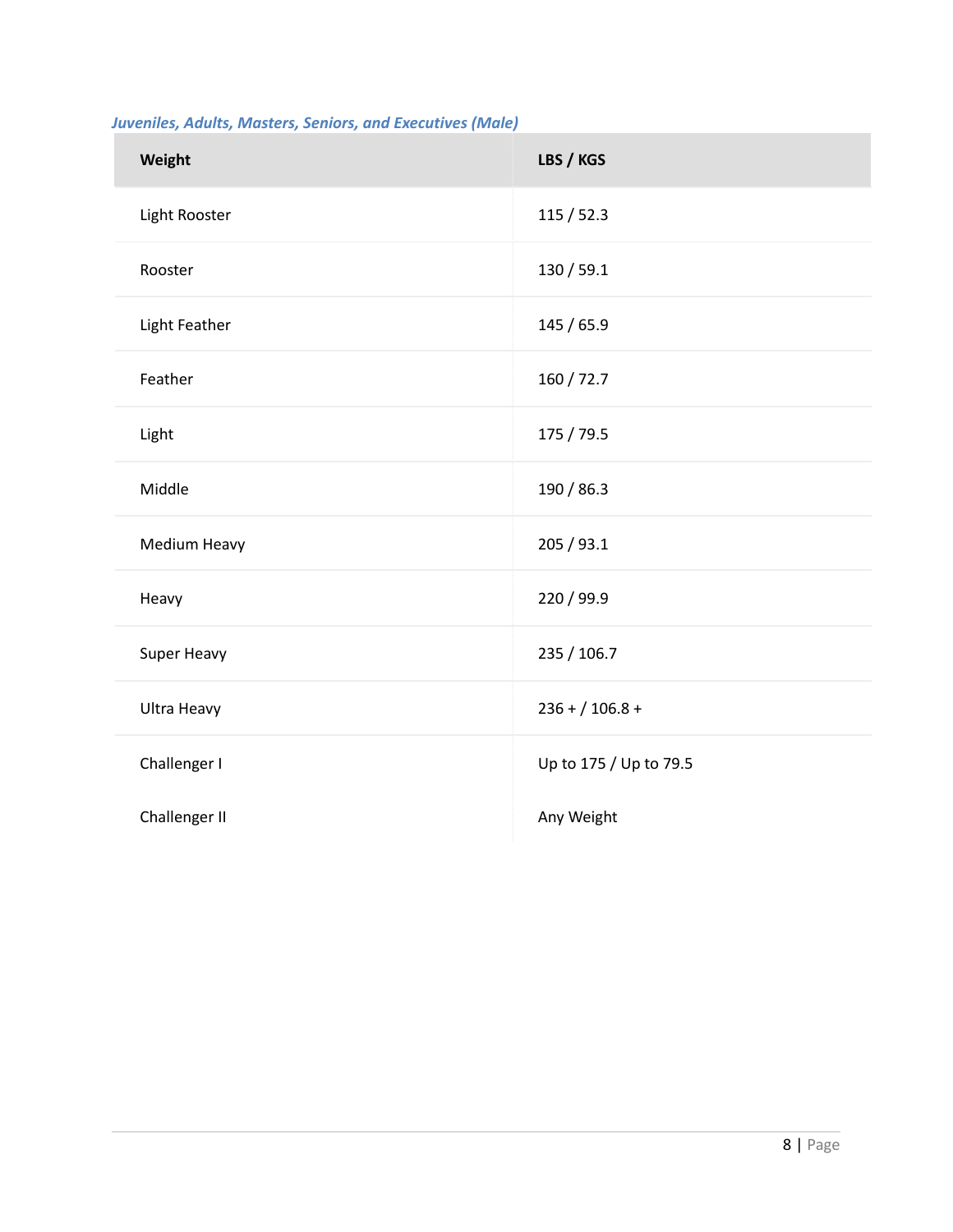| Weight        | LBS / KGS              |
|---------------|------------------------|
| Light Rooster | 105 / 47.7             |
| Light Feather | 120 / 54.5             |
| Feather       | 135 / 61.3             |
| Light         | 150/68.1               |
| Middle        | 165 / 74.9             |
| Medium Heavy  | 180 / 81.7             |
| Heavy         | $180 + / 81.8 +$       |
| Challenger I  | Up to 135 / Up to 61.3 |
| Challenger II | Any Weight             |

#### *Juveniles, Adults, Masters, Seniors, and Executives (Female)*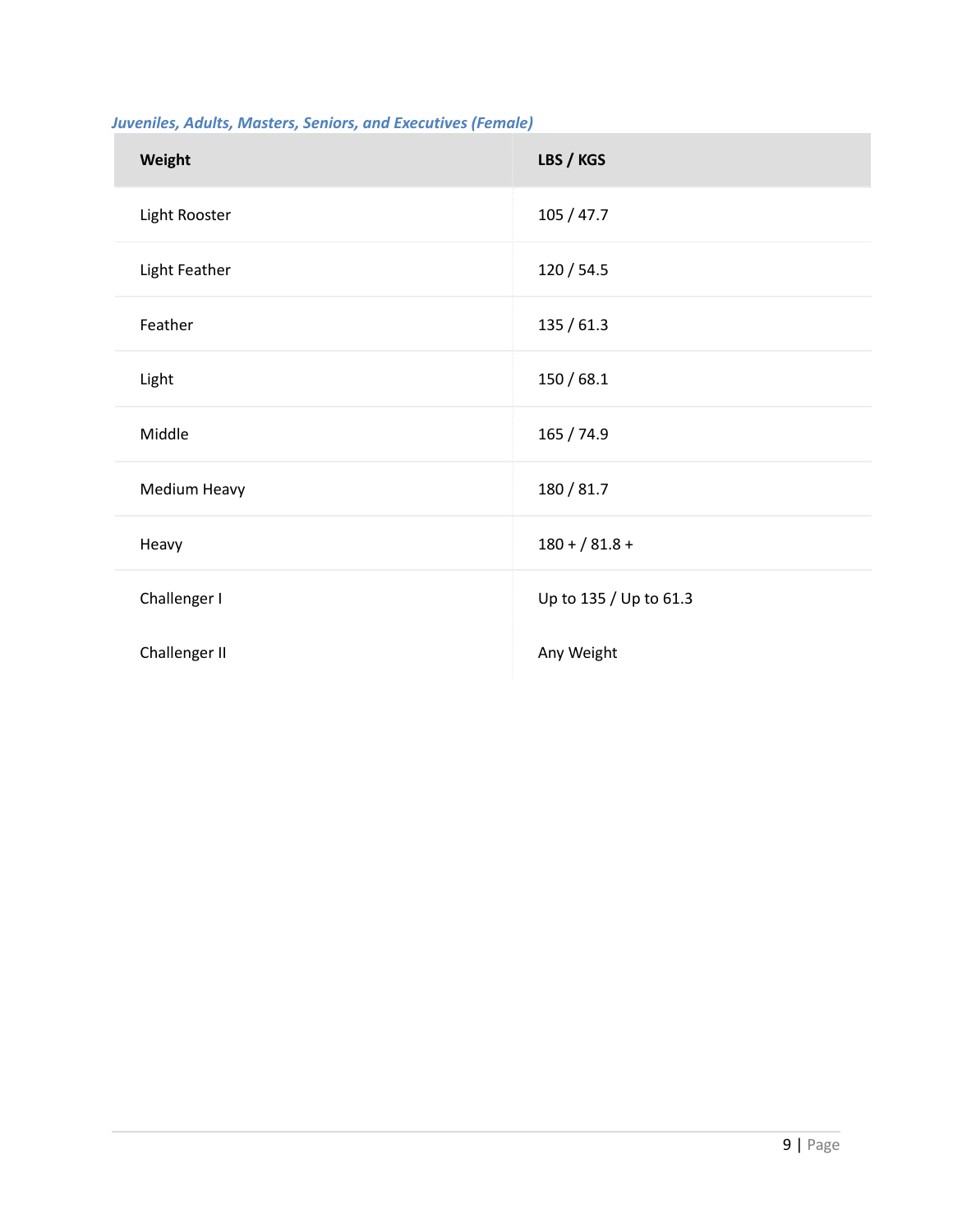#### **Challenger Divisions**

The Challenger divisions were created to allow competitors additional opportunities to compete for special awards. There are 2 types of Challenger Divisions: Kids (7-15) and Adults (Juveniles - Executives).

A competitor is awarded only 1 challenger medal per tournament. Competitors who win multiple Challenger divisions will receive a Challenger medal for their first Challenger division win, and a gold medal for each subsequent Challenger division.

#### *Adults:*

The Challenger divisions for adult competitors was created for those who wish to compete in their age and rank division but also with other weight classes. Typically, lighter weight competitors do not enter in Absolute / Open Class divisions for fear of injury. Our Challenger divisions offer the opportunity to compete versus multiple weight classes without extreme weight differences. For those competitors who would like to compete in a division with an extreme weight class difference, they are welcome to enter the Challenger II division.

#### *Kids:*

The Kids Challenger Divisions are different than adults. For safety reasons, we do not allow extreme weight differences. Kids are able to register in their Challenger divisions for extra matches against opponents of any rank and age, but they are restricted to compete against opponents that are at the same weight class.

For increased safety, there are some restrictions. Youth competitors must be Grey, Yellow, Orange, or Green Belt and be between 7-15 years old.

#### *Example:*

An 85 lb, Yellow belt, 9 year old competitor can compete against an 83 lb, 11 year old, Grey belt.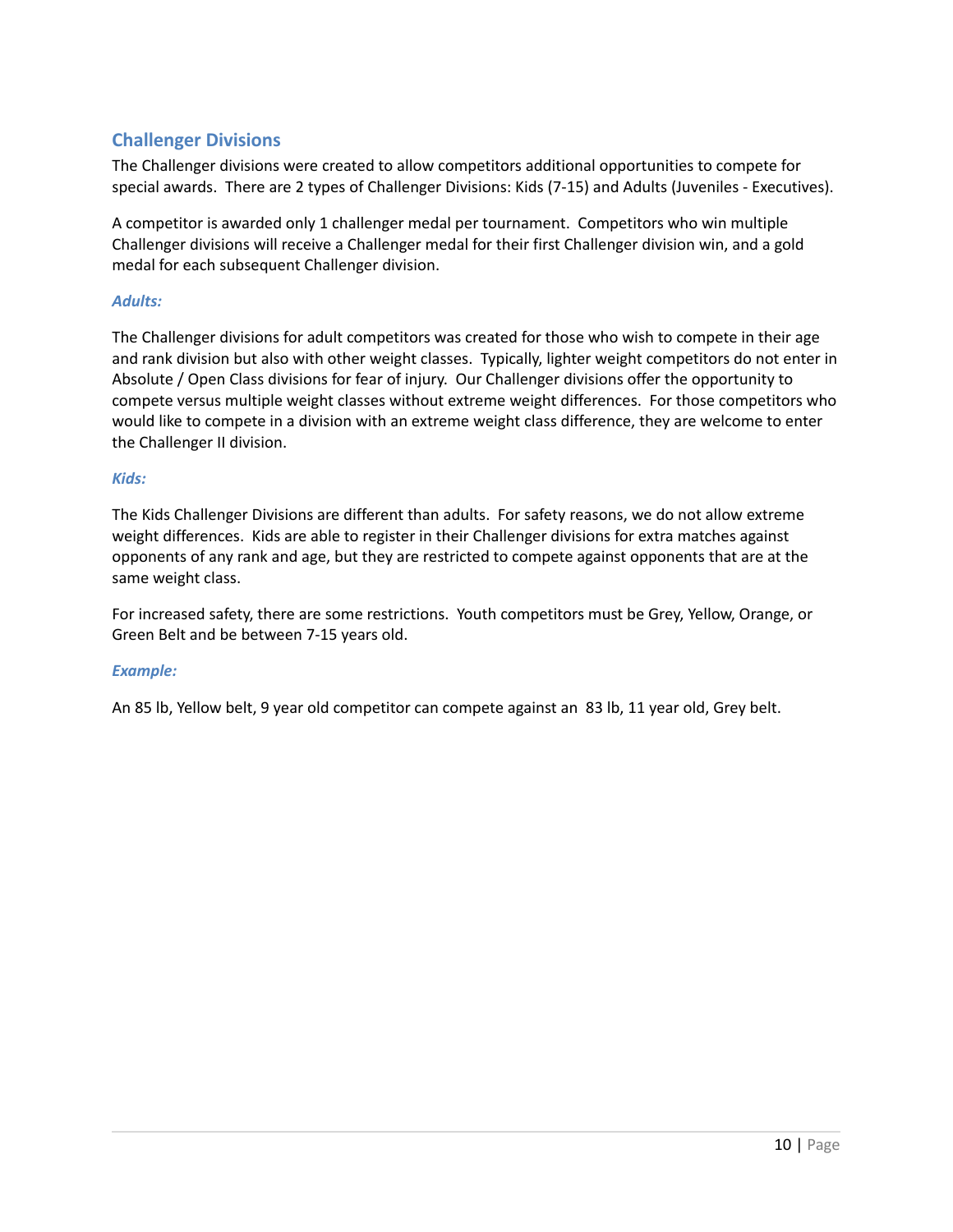### Match Durations

#### **Divisions**

- Tiny Kids 2 minutes
- Little Kids 2 minutes
- Kids 3 minutes
- Pre Teen 3 minutes
- Juniors 3 minutes
- Teens 4 minutes
- Juvenile, Adult, Master, Senior, and Executive
	- o White 5 minutes
	- o Blue 5 minutes
	- o Purple 6 minutes
	- o Brown 6 minutes
	- o Black 6 minutes

#### **Challenger Divisions**

- Kids 3 minutes
- Juvenile, Adult, Master, Senior, and Executive Divisions
	- o White 5 minutes
	- o Blue 5 minutes
	- o Purple 6 minutes
	- o Brown 6 minutes
	- o Black 6 minutes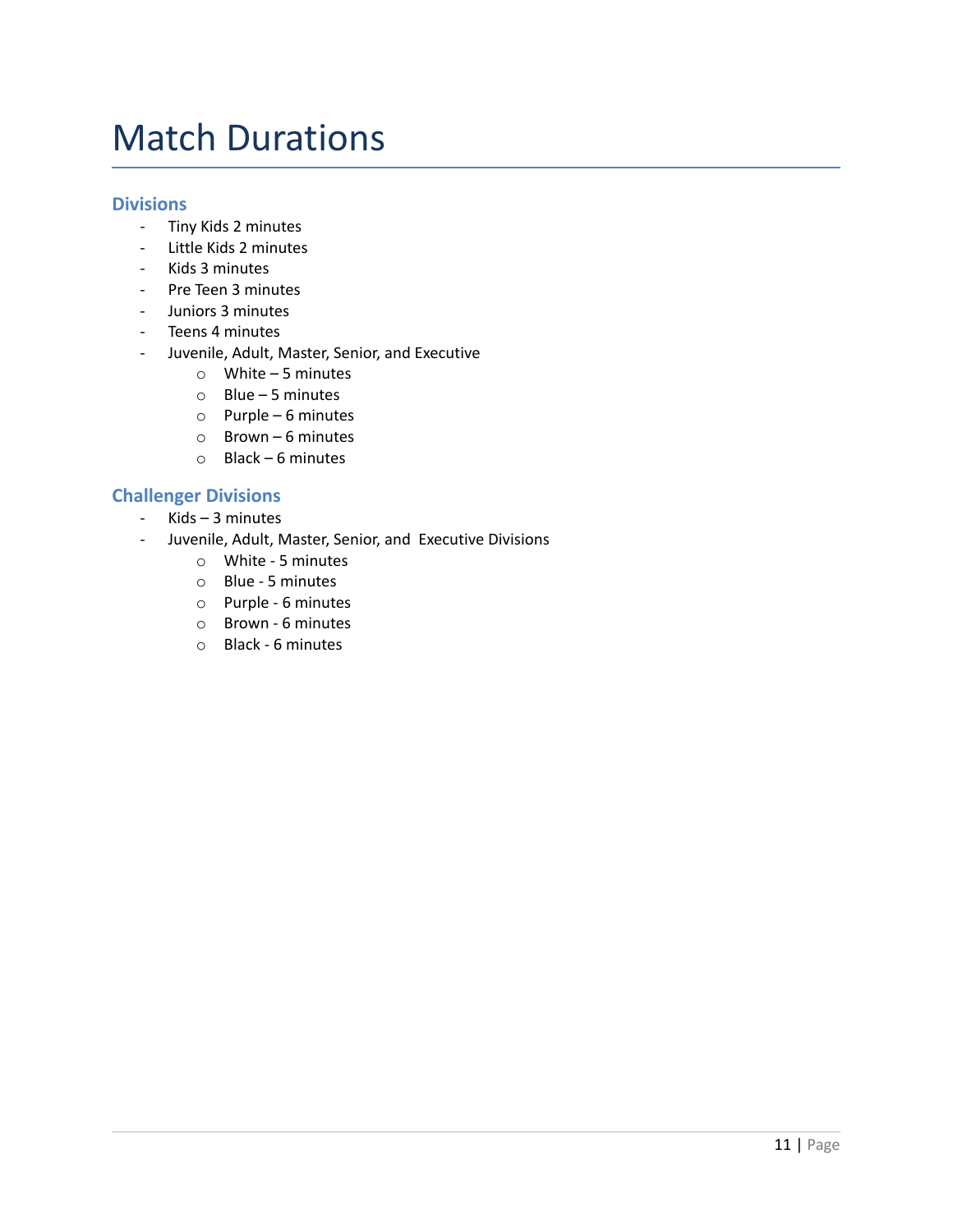### Scoring

#### **Points – Gi and No Gi**

| <b>Action</b>                                                                                                                                                                                                                                                                                                                                                                                                                                                                                                                                                                                                                                                                                                                                                                                                                | <b>Points</b>  |
|------------------------------------------------------------------------------------------------------------------------------------------------------------------------------------------------------------------------------------------------------------------------------------------------------------------------------------------------------------------------------------------------------------------------------------------------------------------------------------------------------------------------------------------------------------------------------------------------------------------------------------------------------------------------------------------------------------------------------------------------------------------------------------------------------------------------------|----------------|
| Takedown<br>Anytime two opponents are on their feet and one forces<br>$\bullet$<br>the other to the mat to a bottom position.<br>Snap down, spin and control. If the opponent lands on his<br>$\bullet$<br>knee, the initiator must spin and control the opponent<br>from behind his shoulders. Upper body control variations<br>do not matter so long as the bottom player's arms (A) are<br>not holding the top player's (B) legs preventing B from<br>moving to A's back. Hand grips can be on the pants but not<br>arms holding the legs from bottom turtle. One knee must<br>be on the ground for 3 seconds in order for points to be<br>given                                                                                                                                                                          | 2              |
| Sweep<br>First person to come on top in a double guard pull earns 2<br>$\bullet$<br>points.<br>In the case of a double guard pull the competitors have 20<br>$\bullet$<br>seconds to come on top or be penalized for stalling<br>All sweeps must come from a guard. No sweep points are<br>$\bullet$<br>earned from bottom side control, knee on belly, or mount<br>50/50 sweeps are only awarded 1 time consecutively for<br>$\bullet$<br>each person. If the position changes and then 50/50 is then<br>established again, the competitors can earn 50/50 sweep<br>points again<br>If A attempts to sweep B, but B remains turtled, so long as<br>$\bullet$<br>A controls Turtle from behind the shoulder, sweep points<br>are awarded. This rule is the same as "Snap down, spin<br>and control" in the Takedown section. | $\overline{2}$ |
| Knee on Belly<br>Points are awarded if the opponent is on their back or side.<br>Must be the leg closest to the opponent's legs.<br>$\bullet$<br>Not awarded if the opponent has spider guard.                                                                                                                                                                                                                                                                                                                                                                                                                                                                                                                                                                                                                               | 2              |
| <b>Guard Pass</b><br>A guard must be established for it to be passed.<br>$\bullet$                                                                                                                                                                                                                                                                                                                                                                                                                                                                                                                                                                                                                                                                                                                                           | 3              |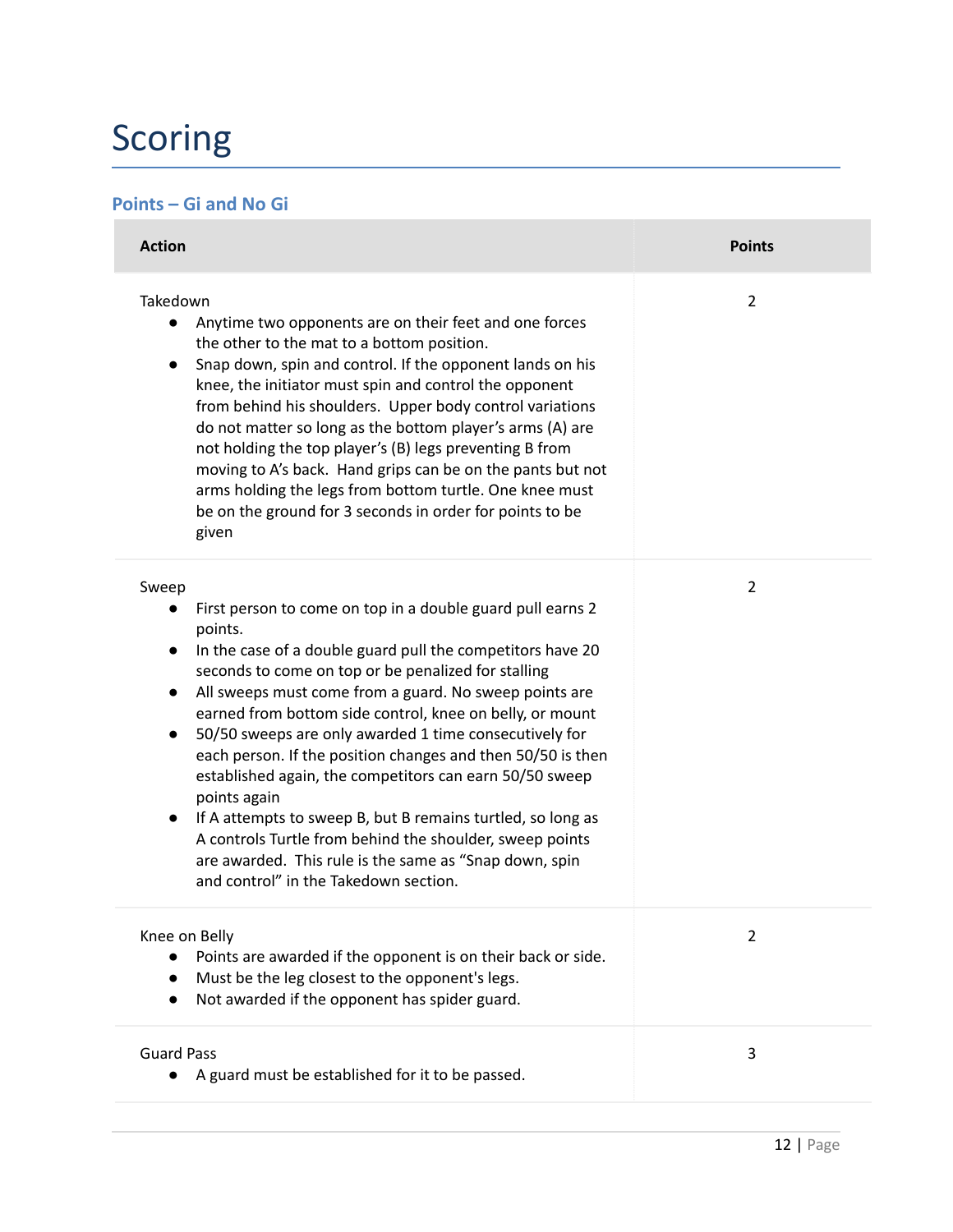| All limbs of the passer must be out of the guard. Cradles<br>are considered a guard pass<br>Passer must clear the hip line of the guard player<br>Points can be awarded to unpointworthy positions such as<br>$\bullet$<br>Reverse Mount. This would equal just a guard pass and not<br>a combination of Guard Pass to Mount.                                                                                                                                                                         |   |
|-------------------------------------------------------------------------------------------------------------------------------------------------------------------------------------------------------------------------------------------------------------------------------------------------------------------------------------------------------------------------------------------------------------------------------------------------------------------------------------------------------|---|
| Back (Back Mount, Back Control, Body Triangle, or Hooks)<br>Back Control consists of 1 of 4 leg positions while behind<br>an opponent<br>Body Triangle – feet must not be inside the<br>$\circ$<br>opponent's legs.<br>o Hooks - feet cannot be crossed.<br>Legs are allowed to trap arms but are not allowed<br>$\circ$<br>over the shoulder of their opponent<br>Back Mount - when a competitor has their<br>$\circ$<br>opponent belly to the mat from turtle with shins<br>outside opponent's hips | 4 |
| Mount (Reverse Mount, Technical Mount, or Traditional)<br>Traditional Mount – must have knees below the shoulder.<br>$\bullet$<br>A triangle is not Mount.<br>Technical Mount – may be awarded points if the opponent<br>is on their side.<br>Reverse Mount earns no points                                                                                                                                                                                                                           | 4 |

All takedowns, guard passes, sweeps, knee on belly, mounts and back control **must be held for 3 seconds** for points to be awarded. No points will be awarded if the person doing the action is caught in a submission. Only after the submission is no longer a threat will stabilizing time be counted for points.

Referees will count the stabilization time by vertically moving their fist from their shoulder to their thigh. If the refs hit their thigh a third time, points will be awarded. If the count never touches the refs thigh a third time there is no point awarded

Points will not be awarded for competitors who voluntarily abandon a position and then regain that same position.

Points can be awarded after the end of the match. If the referee has begun to count stabilizing time during the match period, and the clock expires, the points will be awarded to the person controlling their position.

No points will be awarded outside of the mat boundary line. All points must be scored inside the competition ring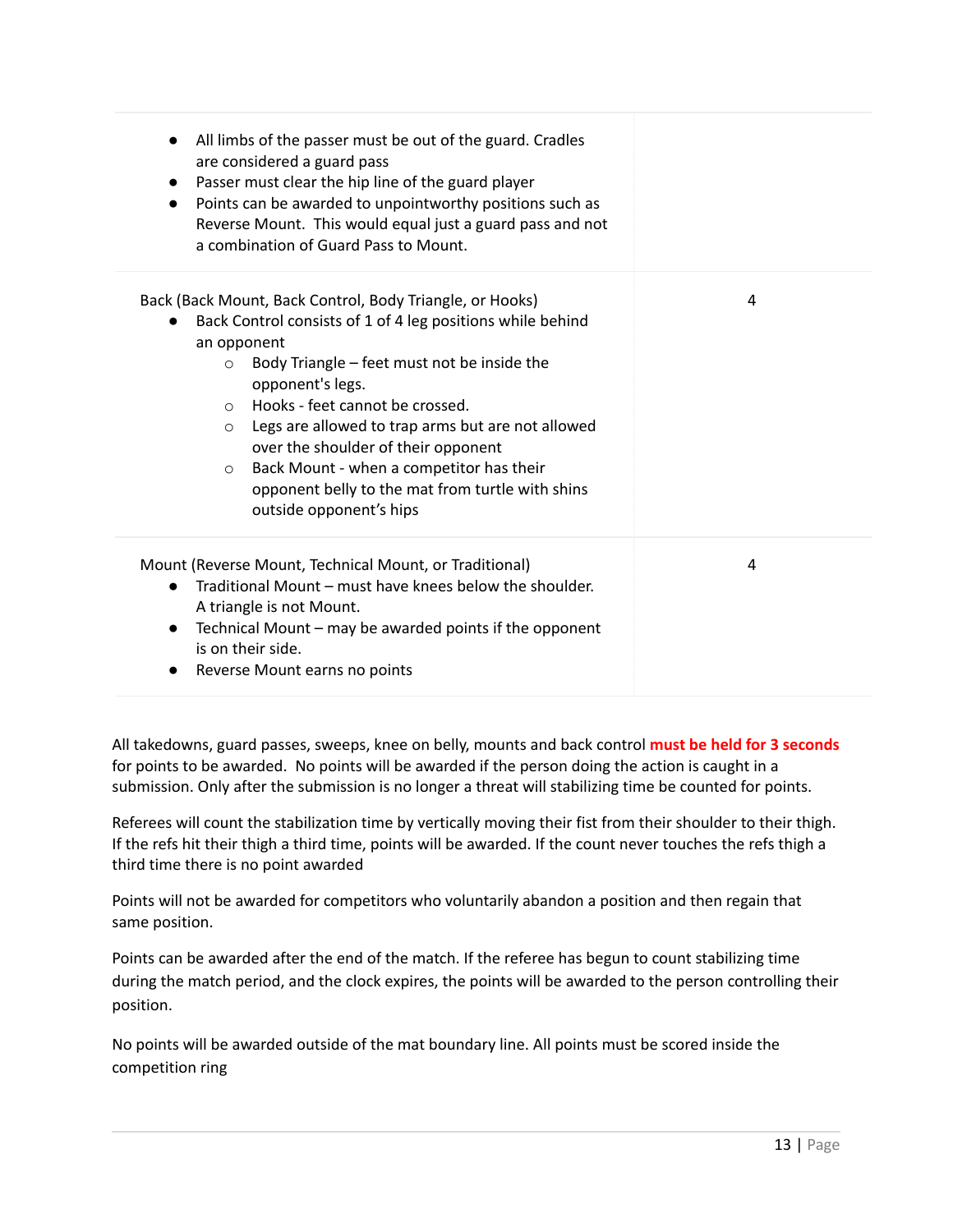Restarts in Gi divisions with a lapel taken out or being used will be left out and restarted with the belt tied and the lapel shall be restarted in the same grips

Legally blind competitors can start the match, and any restart, with both hands palm to palm with their opponent. One hand will be facing up and one facing down.

Hand over mouth suffocation techniques can only be attacked from the back.

#### **Advantages**

Advantages are only awarded for strong submission attempts. The submission must be defended for the advantage to be given. If the submission was not defended, it would cause a tap. There needs to be no more needed steps to apply the submission. There is no time requirement for a submission to be held to be awarded an advantage.

#### **Additional Kids Division Rules**

Kids are not permitted to "**jump**" to gain a closed guard. They are required to **pull** guard. They can not have both soles of their feet leave the ground for a guard jump or back take. The kids divisions are not allowed to jump on top of any standing opponent for safety reasons. The back and side positions when standing are included in this rule.

Kids must pull guard with a submission from standing. Standing submissions are not permitted and will result in disqualification if their opponent taps. If a referee is able to stop the submission before a tap happens, the submission will not be restarted. The two competitors will start from a neutral standing position in the center of the mat and the attacker will be penalized. Flying submissions are legal versus a seated position. (Example: A is standing, B is sitting Butterfly, A can jump to a triangle because the danger of breaking knees is changed.

All Guillotines, Arm Triangle variations, all shoulder lock submissions, and pulling the head of a Triangle are legal. No submissions below the waist are legal for kids divisions.

#### **Submission**

A competitor wins via submission by forcing an opponent to:

- Physically tap two (2) times
	- o Tap with hand on an opponent or on the mat
	- o Tap with foot on the mat
- Verbally tap
	- o Request the referee to stop the match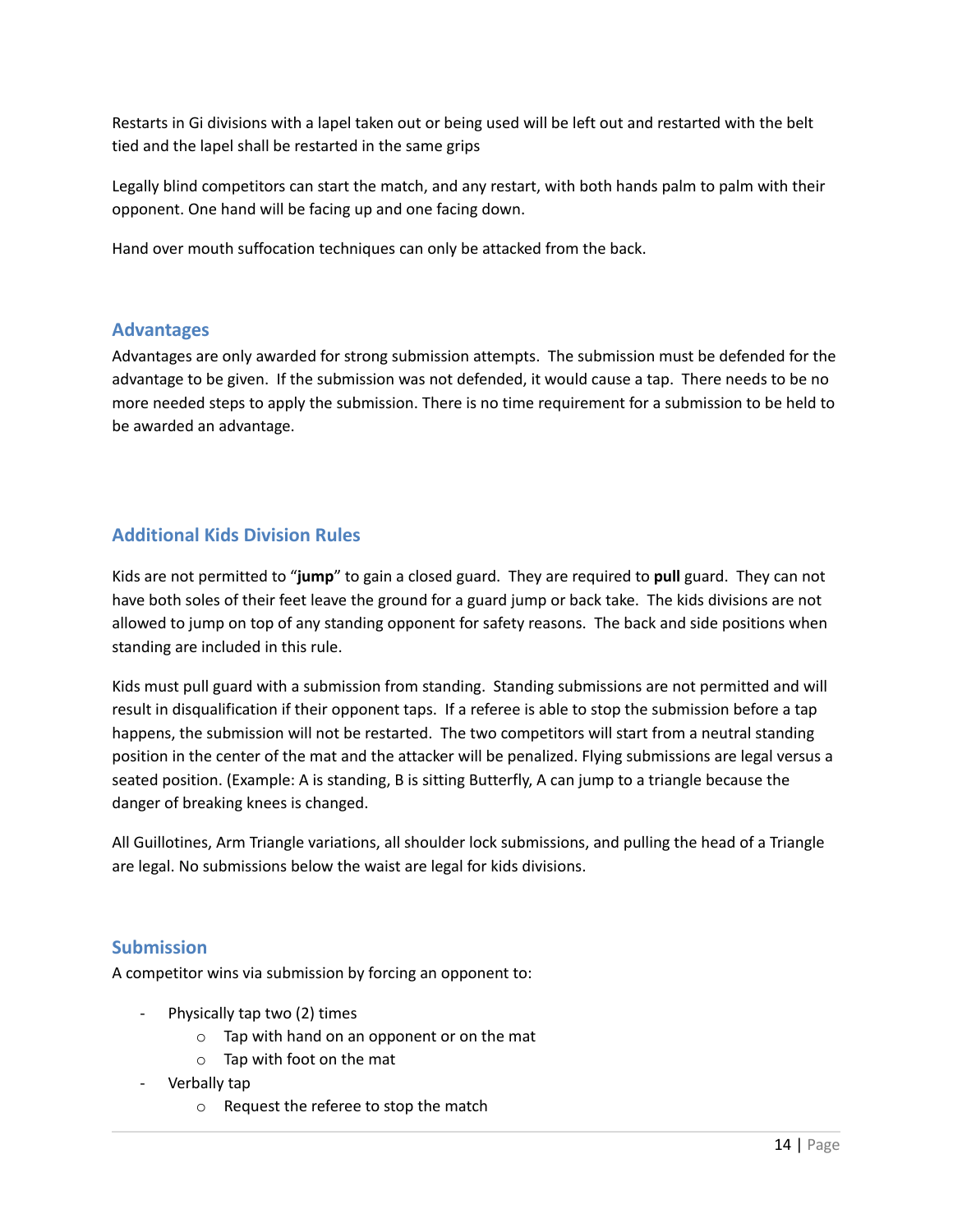- o Make any noise that sounds like pain while a match is in progress
- o Crying during a match is a verbal tap

#### **Referee Stoppage**

The referee has the ability to stop a match when a competitor is caught in a submission that could cause a serious injury.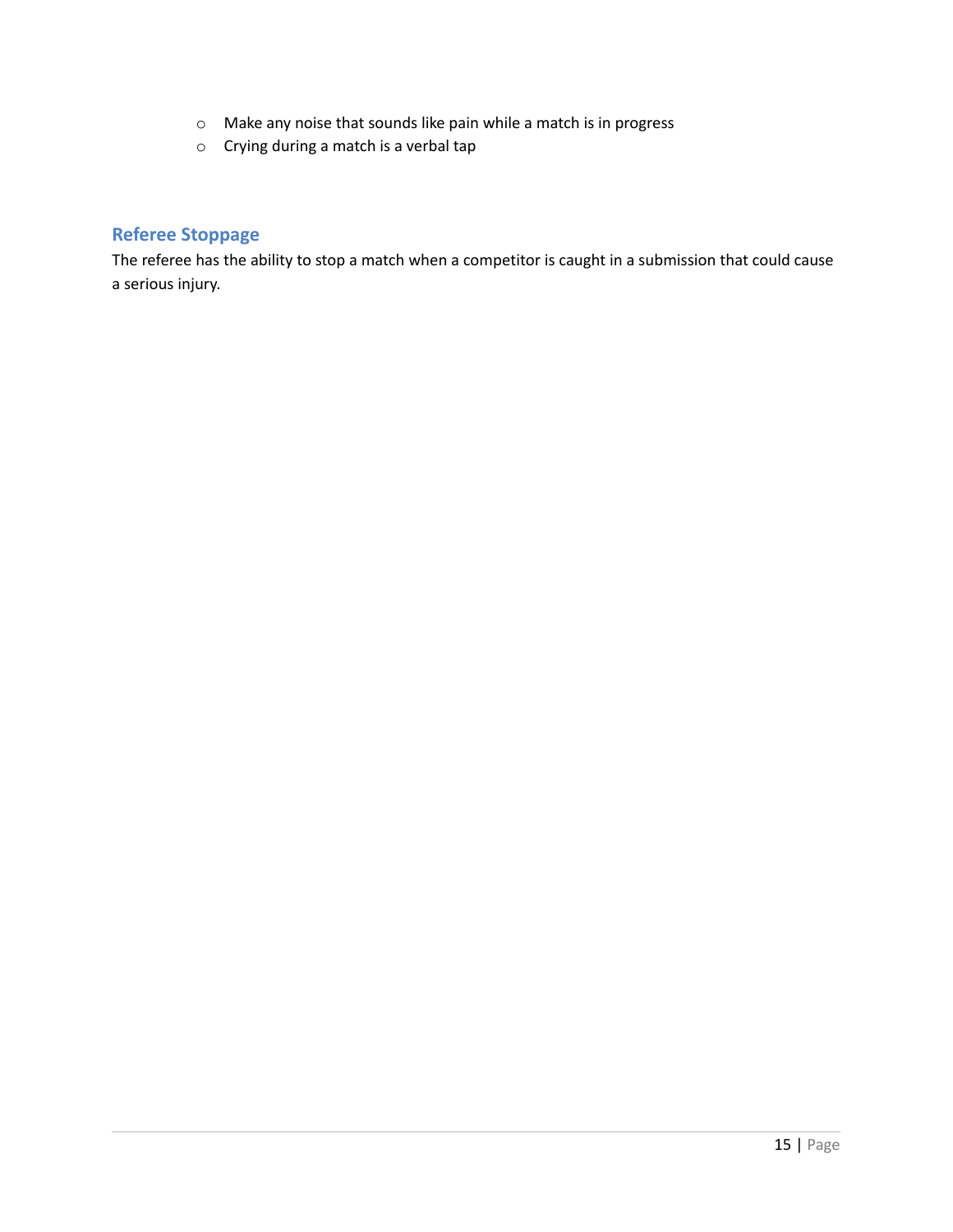### Coaches Video Challenge

We realize that even though we train our referees, they are human, and will make mistakes. In order to give a chance for the coaches to challenge a call, we have implemented a rule to help maintain the integrity of the sport. A Coach's Challenge bean bag will be placed on the chairs, or handed to the coaches in the coaching chairs at the beginning of all matches. If a coach feels the need to challenge a call he can throw the bean bag onto the mat and say "Coach's Challenge."

To help eliminate frivolous disputes, we have the following rules:

- A team is only allowed **2 challenges** per competition day. The head referee will keep track of the challenges made. A challenge will not be deducted from a team that wins a challenge.
- A challenge bag must not be thrown at the refs or competitors
- A challenge needs to be made once a stoppage is possible (guard, out of bounds, etc).
- The head referee, tournament director, or any other referee that is available is alerted of the challenge. Once the Challenge Official arrives, the Challenger has 3 minutes to provide sufficient evidence (a clear video) for the official to make a decision.
- All decisions are final. After the 3 minute review period, the Challenge Official must make a ruling. The scoreboard will be adjusted accordingly and the match will resume (if necessary).
- The Head referee will notify that team how many challenges they have remaining.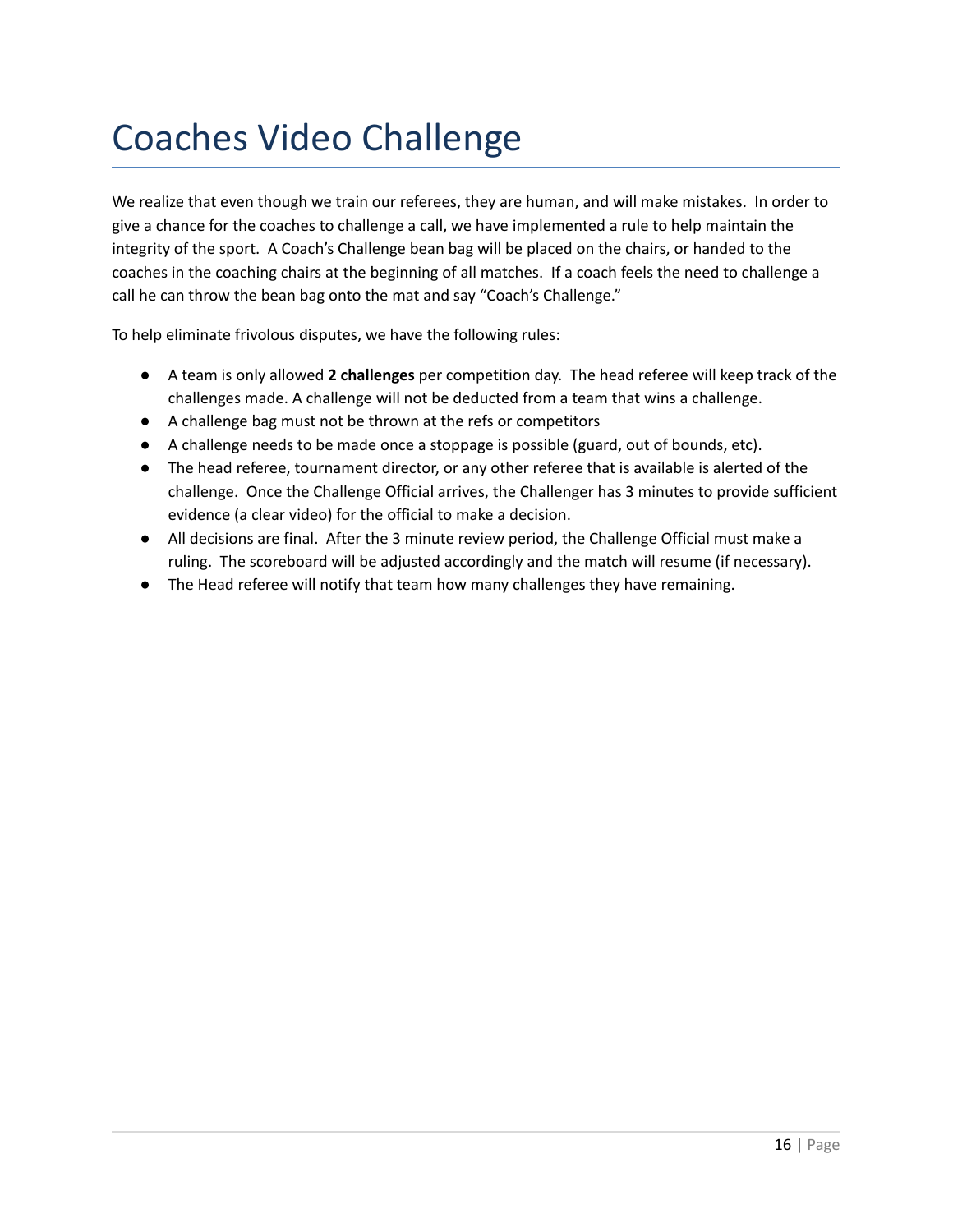### Disqualification

There are numerous ways an opponent can be disqualified. The disqualification can be specific to a match or the tournament in general.

#### **Verbal request**

If a referee or ring coordinator receives a verbal request from the competitor or the competitor's coach.

#### **Failure to report when bracket is called**

If the competitor does not show up when the competitor's name is called, or if the competitor leaves an assigned area by the Pit Coordinator or Ring Coordinator.

#### **Uniform requirements not properly met**

Please see the uniform guidelines (page 22).

#### **Equipment malfunction**

Please see the uniform guidelines (page 22).

#### **Unsportsmanlike conduct**

These infractions may result in the competitor being disqualified or a warning/penalty being assessed. The fouls are not limited to, but include:

- Striking of any type
- Biting
- Spitting
- Eye gouging
- Groin attacks
- Hair pulling
- Fish hooking
- Small joint manipulation
- Putting fingers in any orifice
- Excessive talking during the match
- Unsportsmanlike conduct from the competitor's coach and or teammates
- Striking a competitor or referee with the challenge bag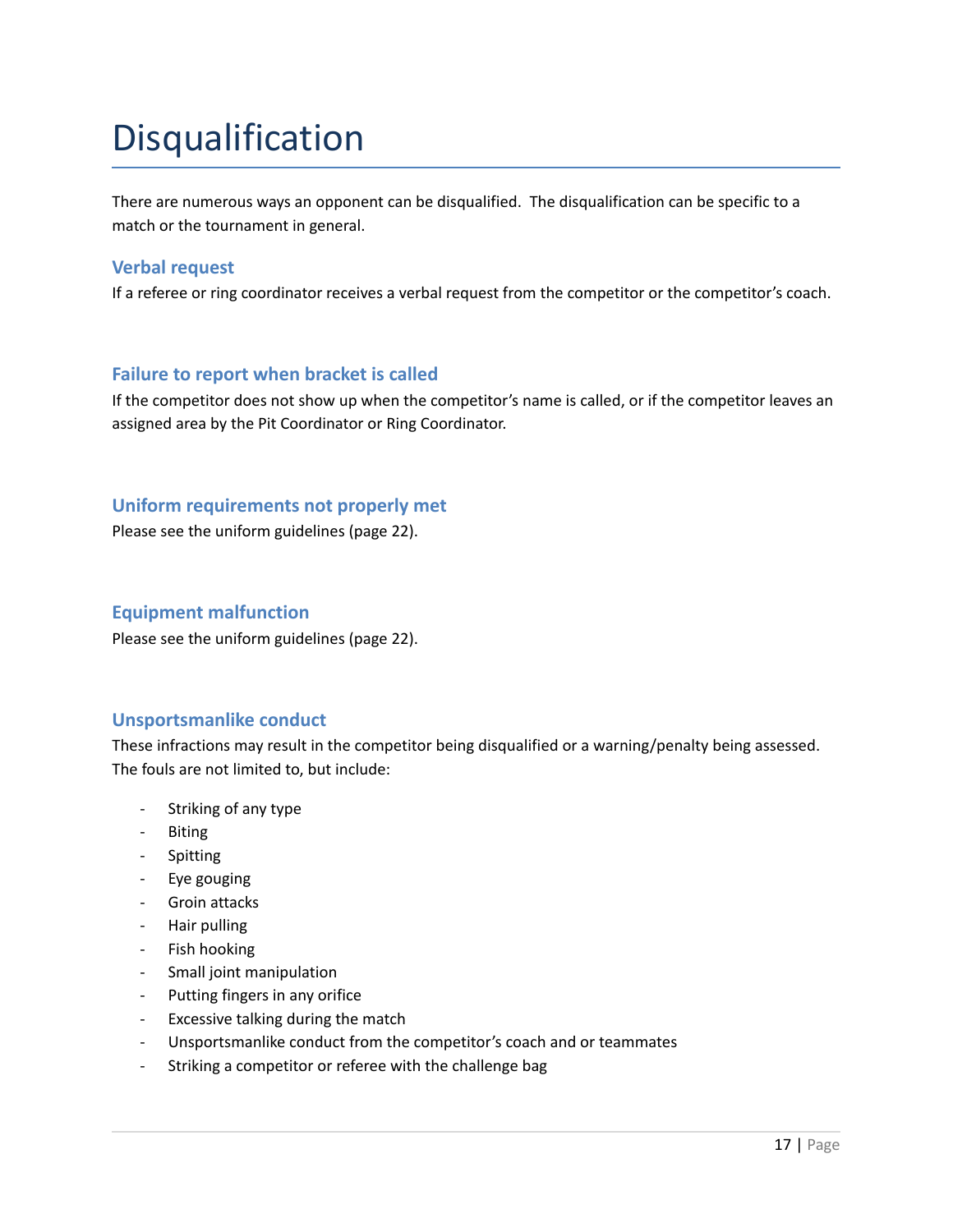#### **Rule infractions**

These infractions will result in the competitor being disqualified. The fouls are not limited to, but include:

- Slamming Any intention to cause injury, damage, or concussion to their opponent to escape a submission or points being scored. Shaking an opponent off and the opponent off and the opponent falling to the mat is not a slam.
- Clawing, pinching or twisting of skin
- Use of foul language
- Immoral acts directed towards any member of the staff, crowd or competitor
- Malicious conduct
- Any contact with the referee (medical issues are permitted)
- Interference by a coach
- Attacking an opponent after a match has been stopped
- Performing any illegal submission attempt for that particular division
- Only 1 coach per competitor is allowed in front of the barricades and must remain in the coach's chair for the duration of the match.
- Performing any illegal submission attempt for that particular division

#### **Medical issues**

Not limited to, but including: cramping, vomiting, loss of bowels, loss of consciousness, or bleeding that cannot be stopped a second time. Bleeding, eye pokes, groin hits, and dislocated fingers or toes are given a maximum of 5 minutes to recover.

#### *Example:*

If a competitor bleeds from the nose and stops the bleeding, he can continue. If his lip starts bleeding, he is allowed to stop that bleeding and continue. However, the same spot cannot bleed more than once.

Any competitor with a concussion or head injury is not permitted to compete for the rest of the day.

If the medical staff rules a competitor to be medically disqualified, then that competitor will not be allowed to compete for the remainder of the tournament.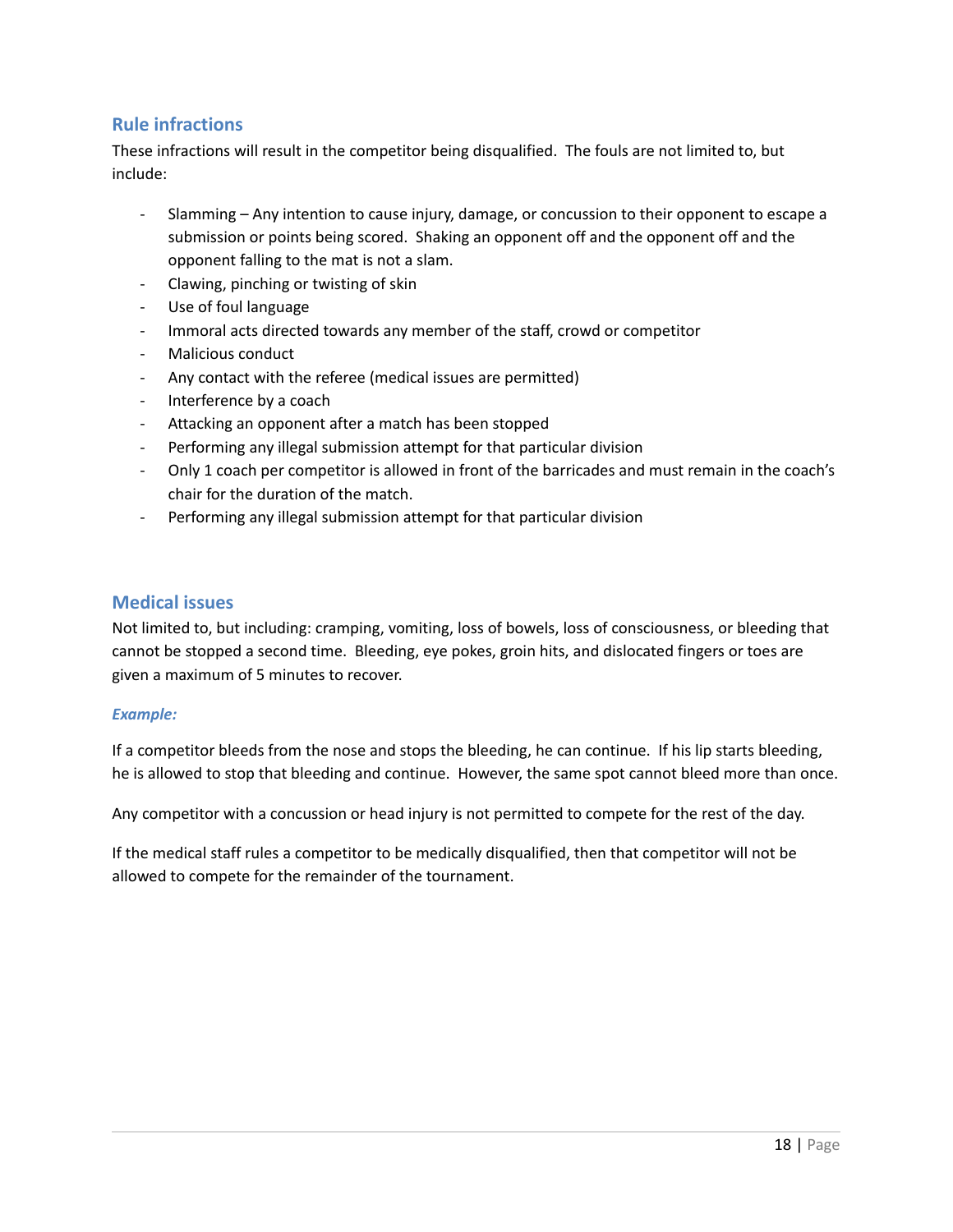#### **Fleeing**

Any time a competitor flees the competition area to avoid a submission, the penalty is disqualification (DQ). If the competitor flees the mat to avoid being scored upon, the attacking competitor will be awarded 2 points and the match will begin standing in the center of the mat.

If a competitor's natural method of escaping the submission causes them to leave the competition area, the competitor will not be disqualified, but 2 points will be awarded and both competitors will resume standing in the center of the mat.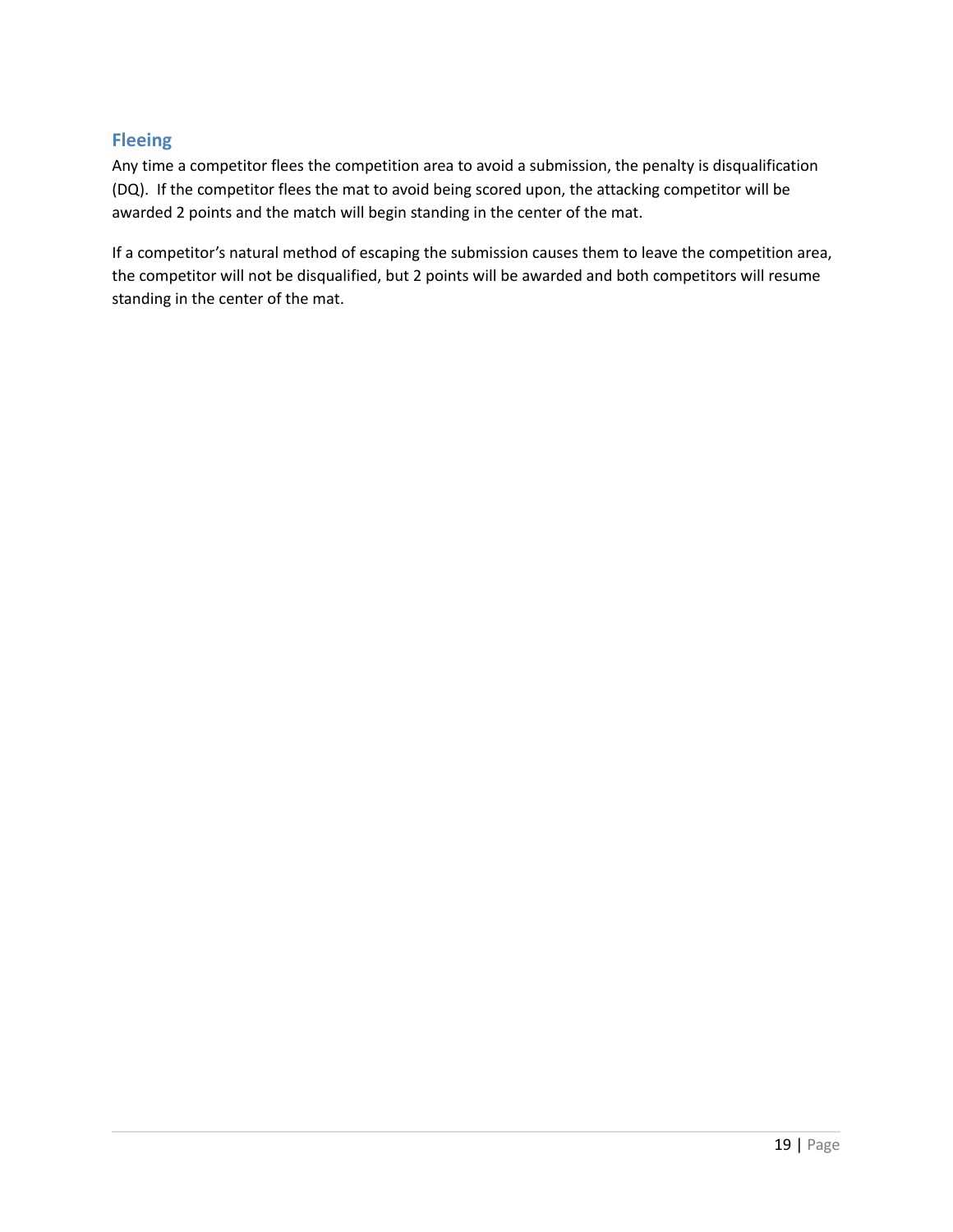### Penalties and Warnings

Coaches are not allowed inside the competition area unless they are brought in by staff or there is a medical emergency. Failure to stay in the designated coaching areas will result in a verbal warning the 1st offense, forfeit of 10 team points 2nd offense and disqualification of team point and removal from the tournament the 3rd offense.

For competitors some infractions do not merit an immediate disqualification. In those situations, a warning will be issued in an attempt to discourage that infraction from being repeated. Warnings are not limited to, but include:

- Arguing with the referee
- Disengaging from competition (avoiding contact with opponent, fleeing a sweep or takedown, etc.)
- Illegal grips (grabbing inside the opponent's sleeve or pant leg)
- Intentionally removing the gi or belt during a match
- Pushing an opponent out of bounds
- Stalling (20 seconds of inactivity)

#### **Excessive penalties/warnings**

When a warning is issued, the following penalties are applied:

- First Penalty- Verbal Warning, penalty advantage given
- Second Penalty– 2 points for opponent and penalty given to the competitor penalized
- Third Penalty Disqualification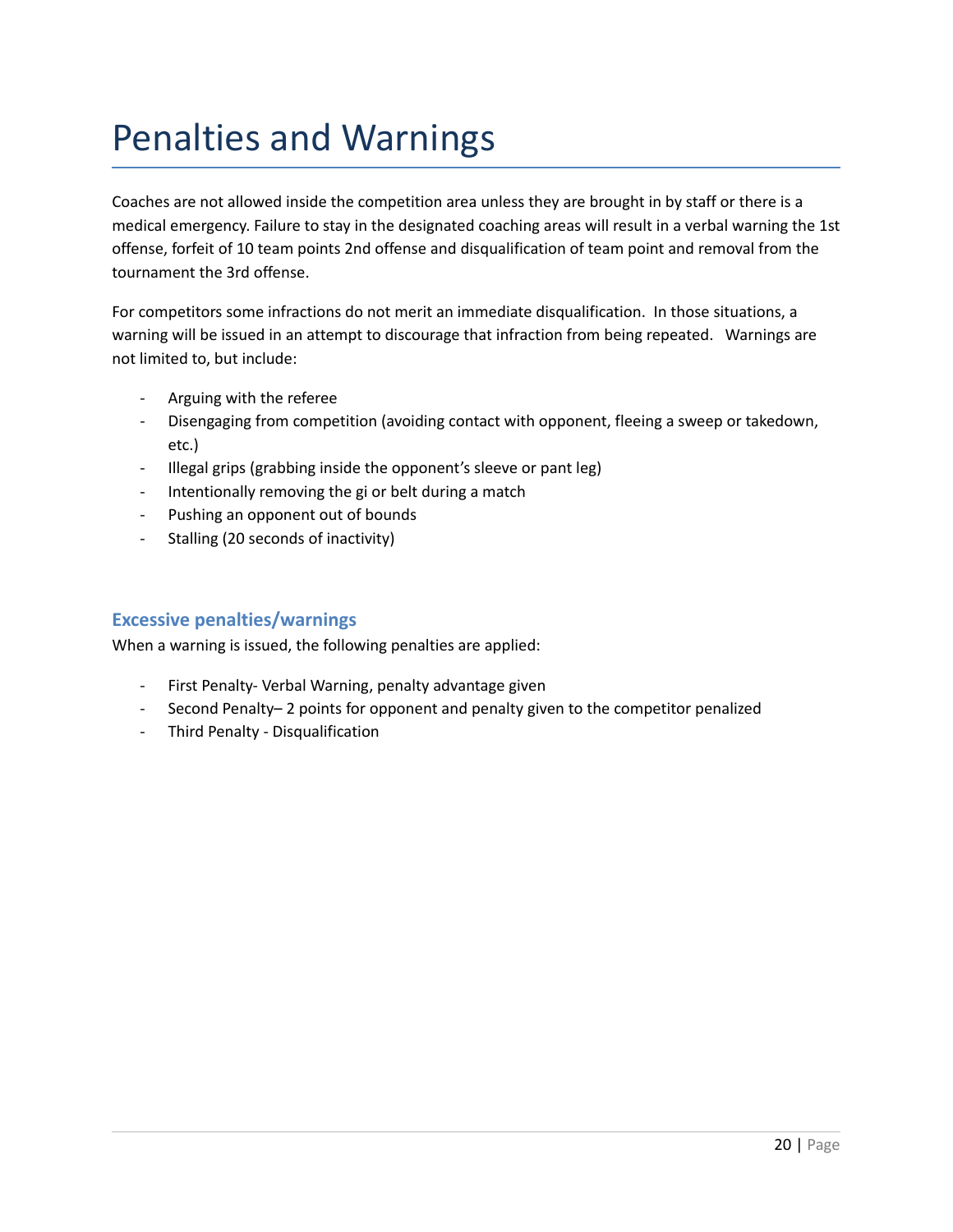# Hygiene and Uniform Guidelines

Competitors must follow the uniform and hygiene requirements to be permitted to compete. Failure to comply will result in disqualification.

#### **Hygiene Guidelines**

- Finger and toenails must be trimmed with no sharp edges
- Finger and toenails must be clean with no dirt underneath them
- Competitors with long hair must have it controlled so that it does not interfere with either the competitor or their opponent. Hair must be restricted above the shoulders.
- Competitor must not have any open cuts or lacerations
- Competitor cannot compete if they have any active skin infections: ringworm, staph, herpes, chicken pox, etc.
- Skin must be dry and not be slippery (no lotions, oils or grease that can cause excess slippage)

#### **Uniform Guidelines and Inspection**

Upon reporting to the Pit a competitor will need to remove any clothing or footwear they will not be competing in. Qualified AGF employees will inspect the competitors for proper uniform requirements as well as excessive hair products (no products or styles that can effect the match are allowed), jewelry, trimmed toe & finger nails, hair length (not to exceed shoulders), excessive lotions or greasing and cleanliness.

If a uniform is damaged during a match, the referee will allow a competitor 5 minutes to change the uniform and return to the match. If the period of time exceeds 5 minutes, then the referee will disqualify the competitor.

#### *General allowances*

- Cups are not permitted
- Headgear of any type is not permitted
- Mouthpieces are not required
- Wrestling shoes are not permitted
- Elbow/Knee sleeves are permitted but cannot contain any hard plastic/metal or aid in preventing a submission.
- Bobby pins or any metal hairpins are not permitted
- Grappling socks that cover the ball or heel of the foot are not permitted
- Hair that passes shoulder length must be tied or braided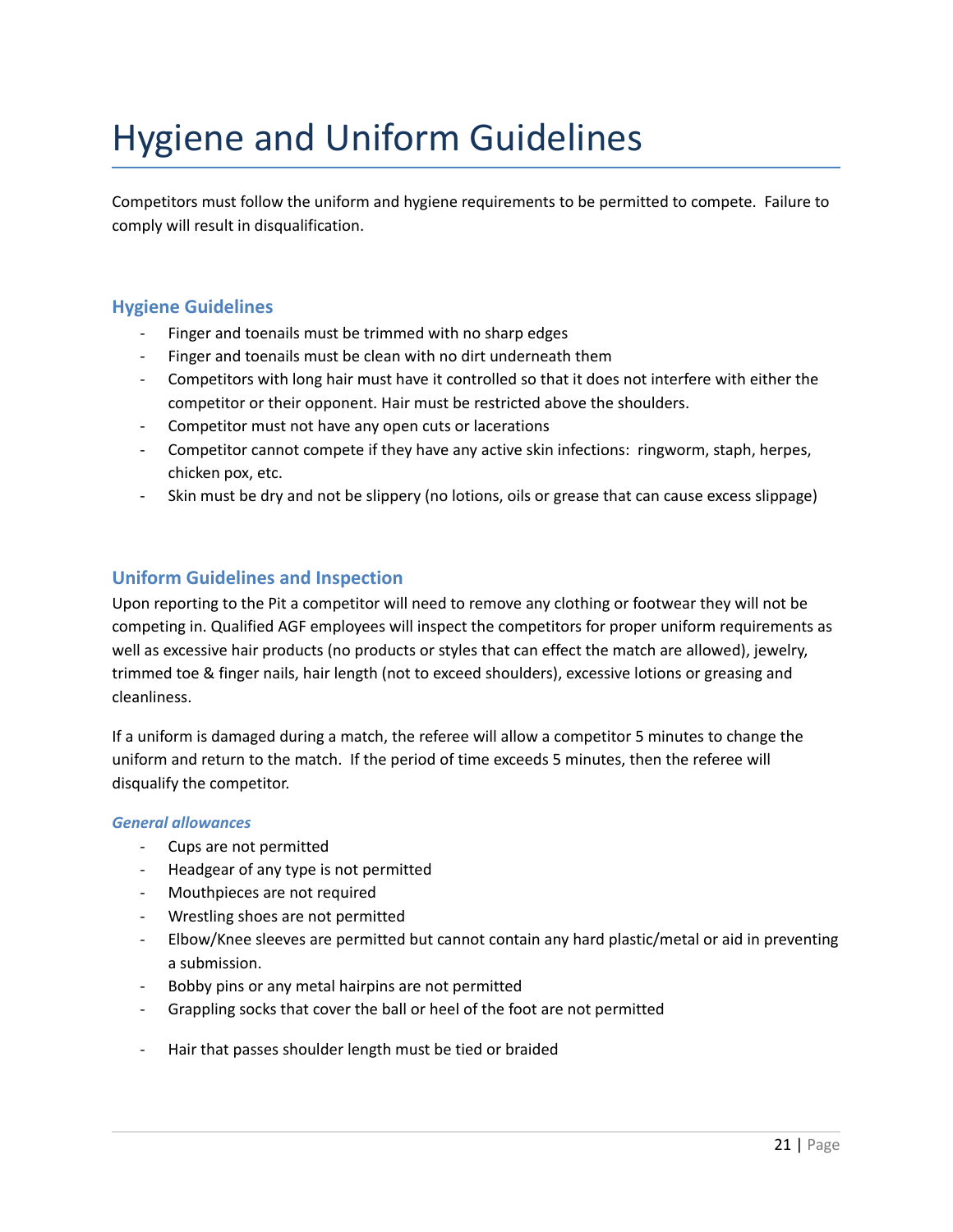#### *Gi*

- Competitor must wear a valid BJJ kimono
- The kimono must not have any tears or loose thread
- The kimono must be clean and be free of any excessive stains and odors
- Any color kimono is permitted, however the top and bottoms must match
- Belt must be intact and in decent shape with no hanging strings
- Pants cannot be shorter than 2 inches above the ankle bone
- Jacket sleeves cannot be shorter than 1 inch from the wrist
- Patches cannot be used in a manner that prevents grips or to cover tears
- Competitors are not allowed to wear t-shirts under their gi
- Rash guards are allowed under the gi

#### *No Gi*

- Competitor must wear a rash guard (t-shirts are not permitted)
- Short and long sleeve rash guards are permitted
- Competitor may wear fight shorts, board shorts, spats, or Lycra shorts.
- Kimono pants are not permitted
- Shorts with metal grommets are not permitted
- Shorts with pockets are not permitted
- Shorts with strings are permitted, however the strings must be tucked in and the shorts tied tight so that the shorts do not fall off during a match
- Wrestling singlets are not permitted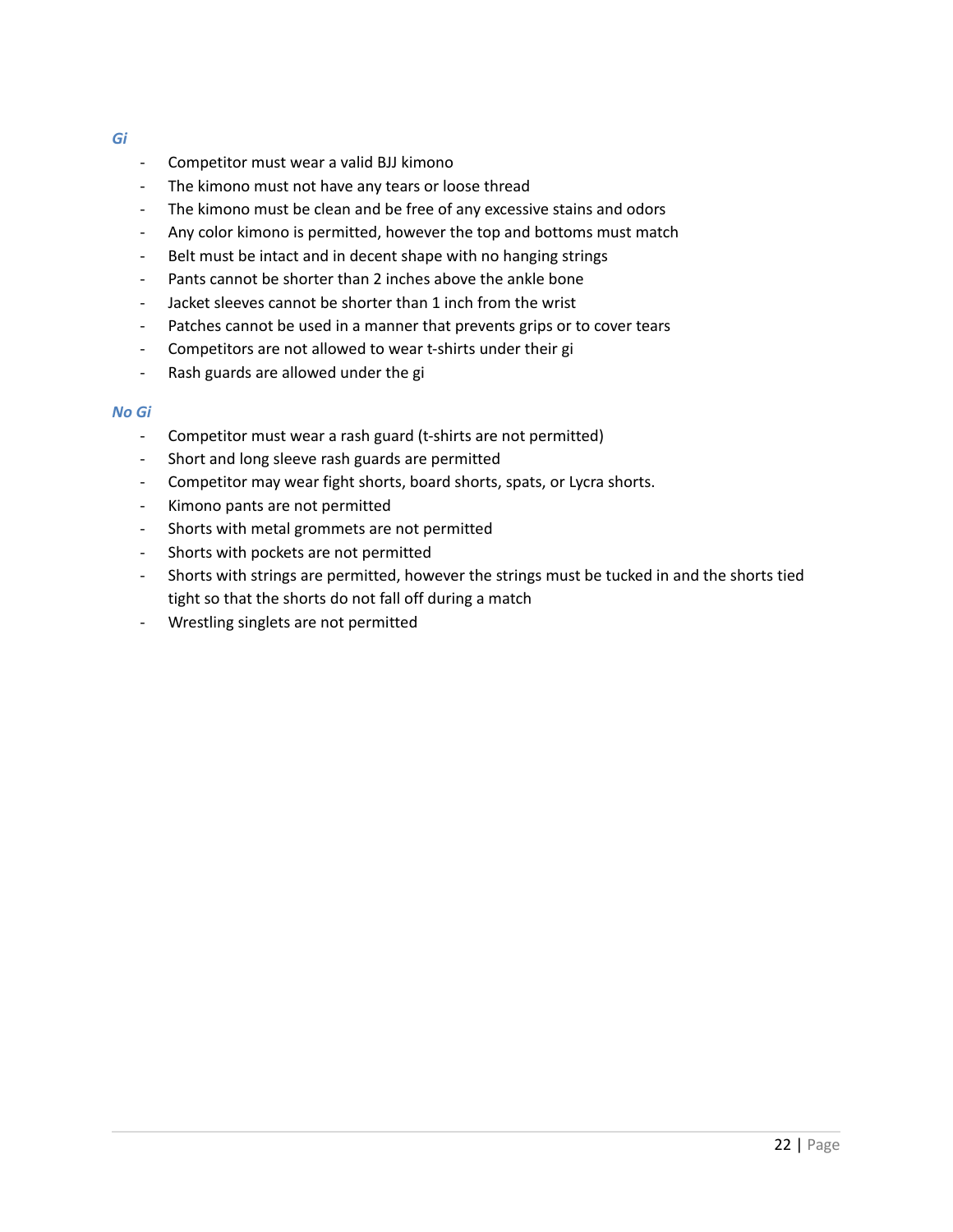# Allowed Techniques

### **Gi – Allowed Techniques**

| WHITE<br>WHITE<br>Δ<br>Q<br>℧<br>⊻<br>Δ<br>⊠<br>X<br>×<br>X<br>X<br>×<br>⊻<br>×<br>×<br>×<br>×<br>×<br>×<br><b>RLUE</b><br>K<br>₫<br>Q<br>$\overline{\mathsf{S}}$<br>K<br>Q<br>×<br>×<br>X<br>×<br>X<br>X<br>X<br>Σ<br>×<br>X<br>×<br>×<br>$\overline{\mathbf{z}}$<br>⊻<br>₫<br>Q<br>$\overline{\mathsf{K}}$<br>K<br>Ю<br>Σ<br>K<br>X<br>Q<br>K<br>K<br>×<br>X<br>X<br>×<br>×<br><b>SLAM</b><br>STRAIGHT FOOT LOCK<br>STANDING SUBMISSIONS<br>SPINAL LOCKS AND NECK CRANKS<br><b>SMALL JOINT MANIPULATION</b><br><b>BICEP SLICER</b><br><b>ANKLE LOCK</b><br>ARM BAR - GUILLOTINE - SHOULDER LOCKS<br><b>MRIST LOCK</b><br>TOE HOLD<br>STRETCHING THE LEGS APART<br>SCISSOR (ONE HAND ON MAT)<br>REAPING THE KNEE<br>KNEEBAR<br>HEEL HOOK<br>OMAPLATA - TRIANGLE ETC.<br><b>JUMPING GUARD</b><br>EZEKIAL CHOKE<br><b>CALF SLICER</b><br>COMMON SUBMISSIONS: ARM TRIANGLES -<br>$\star$ | × | × | ⊠ | × | × | × | X | × | × | X | × | × | × | ⊠ | × | × | × | K | ALRANKS |
|----------------------------------------------------------------------------------------------------------------------------------------------------------------------------------------------------------------------------------------------------------------------------------------------------------------------------------------------------------------------------------------------------------------------------------------------------------------------------------------------------------------------------------------------------------------------------------------------------------------------------------------------------------------------------------------------------------------------------------------------------------------------------------------------------------------------------------------------------------------------------------------|---|---|---|---|---|---|---|---|---|---|---|---|---|---|---|---|---|---|---------|
| PURPLE - BLACK<br>PURPLE - BLACK<br><b>DTT</b>                                                                                                                                                                                                                                                                                                                                                                                                                                                                                                                                                                                                                                                                                                                                                                                                                                         |   |   |   |   |   |   |   |   |   |   |   |   |   |   |   |   |   |   |         |
|                                                                                                                                                                                                                                                                                                                                                                                                                                                                                                                                                                                                                                                                                                                                                                                                                                                                                        |   |   |   |   |   |   |   |   |   |   |   |   |   |   |   |   |   |   |         |
|                                                                                                                                                                                                                                                                                                                                                                                                                                                                                                                                                                                                                                                                                                                                                                                                                                                                                        |   |   |   |   |   |   |   |   |   |   |   |   |   |   |   |   |   |   |         |
|                                                                                                                                                                                                                                                                                                                                                                                                                                                                                                                                                                                                                                                                                                                                                                                                                                                                                        |   |   |   |   |   |   |   |   |   |   |   |   |   |   |   |   |   |   |         |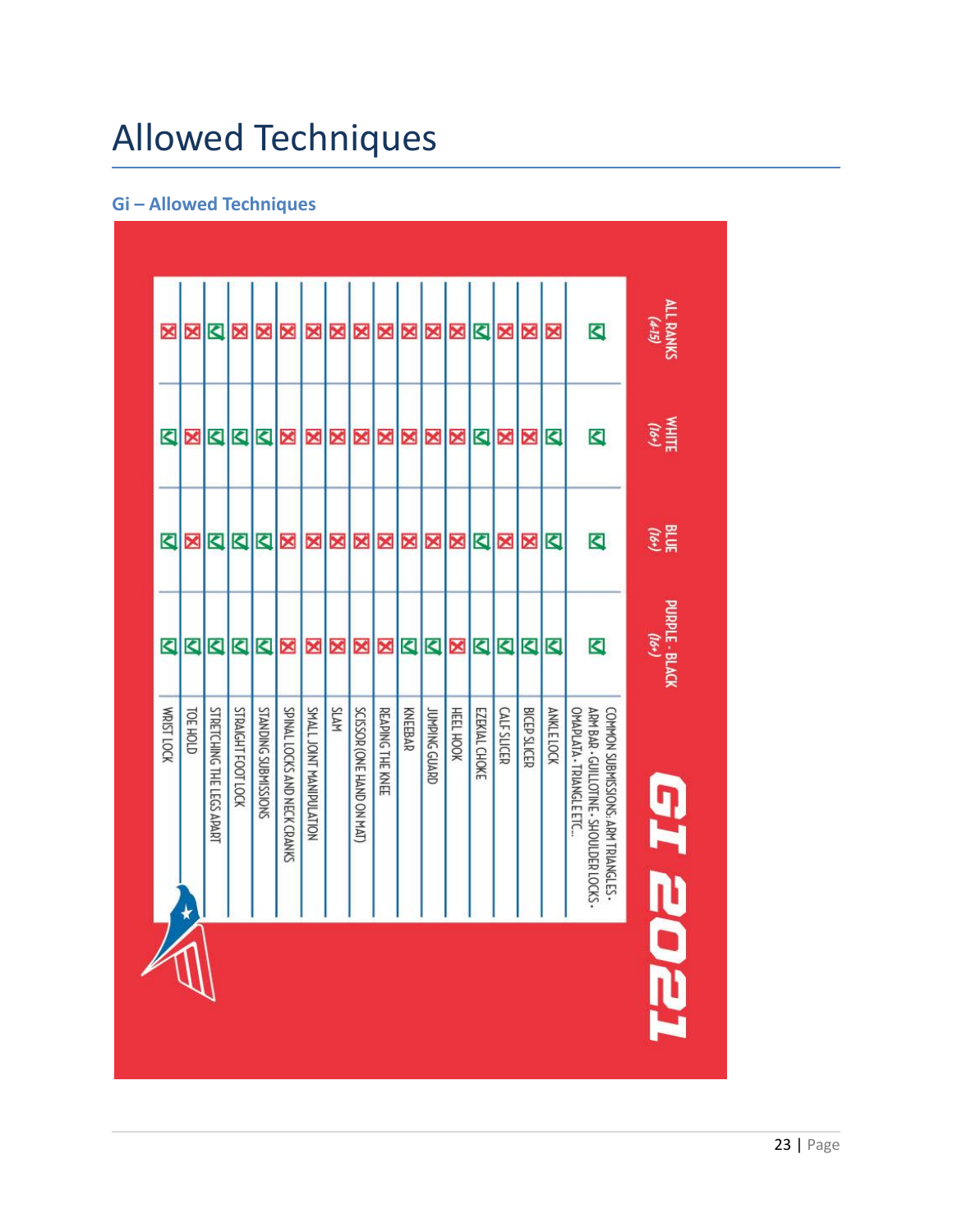### **No Gi – Allowed Techniques**

|              |                |                            |                         |   | NOGI 2021                                                                                                         |
|--------------|----------------|----------------------------|-------------------------|---|-------------------------------------------------------------------------------------------------------------------|
| <b>WHITE</b> | <b>GREY</b>    | <b>YELLOW ORANGE GREEN</b> |                         |   | <b>TINY KIDS - TEEN</b>                                                                                           |
| M            | $\overline{M}$ | $\overline{M}$             | $\overline{\mathbf{v}}$ | M | <b>COMMON SUBMISSIONS:</b><br>ARM TRIANGLES . ARM BAR . GUILLOTINE .<br>SHOULDER LOCKS • OMAPLATA • TRIANGLE ETC. |
| ×            | ×              | ×                          | X                       | 図 | <b>BICEP SLICER</b>                                                                                               |
| ☑            | M              | M                          | M                       | ☑ | <b>EZEKIAL CHOKE</b>                                                                                              |
| ×            | ×              | ×                          | X                       | × | <b>JUMPING GUARD</b>                                                                                              |
| X            | 図              | X                          | X                       | X | SCISSOR (ONE HAND ON MAT)                                                                                         |
| ×            | ×              | ×                          | ×                       | × | <b>SLAM</b>                                                                                                       |
| ×            | ×              | X                          | X                       | × | SMALL JOINT MANIPULATION                                                                                          |
| ×            | X              | ×                          | X                       | × | SPINAL LOCKS AND NECK CRANKS                                                                                      |
| ×            | K              | ×                          | $\infty$                | X | STANDING OR FLYING SUBMISSIONS                                                                                    |
| ×            | ×              | X                          | X                       | × | SUBMISSIONS BELOW THE WAIST<br>(EXCEPT STRETCHING THE LEGS APART)                                                 |
| X            | X              | X                          | ×                       | × | <b>WRIST LOCK</b>                                                                                                 |

AMERICAN GRAPPLING FEDERATION